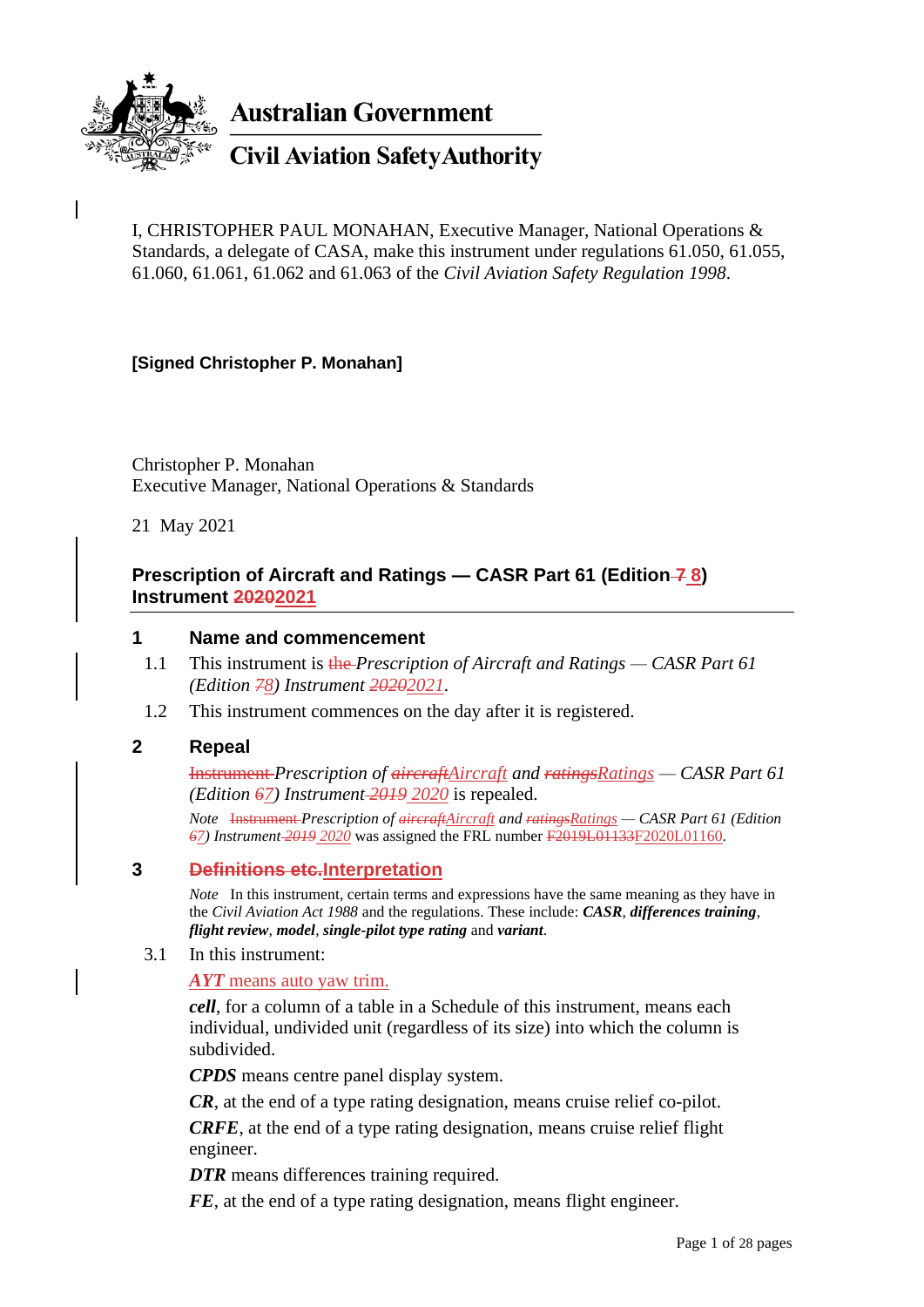*GVFD* means global vision flight deck.

*PEC* means propeller engine control.

*SP*, at the end of a type rating designation, means single pilot.

*TF* means tactile feedback.

3.2 Column 1 of a table in a Schedule of this instrument is forcontains general information only and is not intended to qualify or otherwise affect the meaning or operation of anything else in the` Schedule.

# **4 Multi-engine aeroplanes in the single-engine aeroplane class** RESERVED (regulation 61.050 of CASR).

# **5 Type ratings — multi-crew aeroplanes**

For paragraph 61.055 (1) (a) of CASR, for each multi-crew aeroplane model mentioned in a cell in column 2 of the table in Schedule 2, the type rating or type ratings mentioned in the corresponding cell in column 4 may be granted for multi-crew operation.

# **6 Type ratings — multi-crew helicopters**

For paragraph 61.055 (1) (a) of CASR, for each multi-crew helicopter model mentioned in a cell in column 2 of the table in Schedule 3, the type rating or type ratings mentioned in the corresponding cell in column 4 may be granted for multi-crew operation.

# **7 Variants — multi-crew aeroplanes**

For paragraph 61.055 (1) (b) of CASR, where the multi-crew aeroplane models mentioned in 1 or more cells of column 2 of the table in Schedule 2 have the same type rating, or ratings, as mentioned in the corresponding cell in column 4, each model is a variant of the other models.

# **8 Variants — multi-crew helicopters**

For paragraph 61.055 (1) (b) of CASR, where the multi-crew helicopter models mentioned in 1 or more cells of column 2 of the table in Schedule 3 have the same type rating, or ratings, as mentioned in the corresponding cell in column 4 of the table, each model is a variant of the other models.

# **9 Differences training — multi-crew aeroplanes**

- 9.1 For paragraph 61.055 (1) (c) of CASR, if the abbreviation "DTR" appears in a cell of column 3 of the table in Schedule 2 corresponding with a type rating in column 4, then differences training is required for a person to exercise the privileges of the type rating in a variant mentioned in a corresponding cell in column 2 that is different from the variant for which the person first received the type rating.
- 9.2 However, for subsection 9.1, differences training is not required for a variant that is in the same cell in column 2 as the variant for which the person first received the type rating.

# **10 Differences training — multi-crew helicopters**

10.1 For paragraph 61.055 (1) (c) of CASR, if the abbreviation "DTR" appears in a cell of column 3 of the table in Schedule 3 corresponding with a type rating in column 4, then differences training is required for a person to exercise the privileges of the type rating in a variant mentioned in a corresponding cell in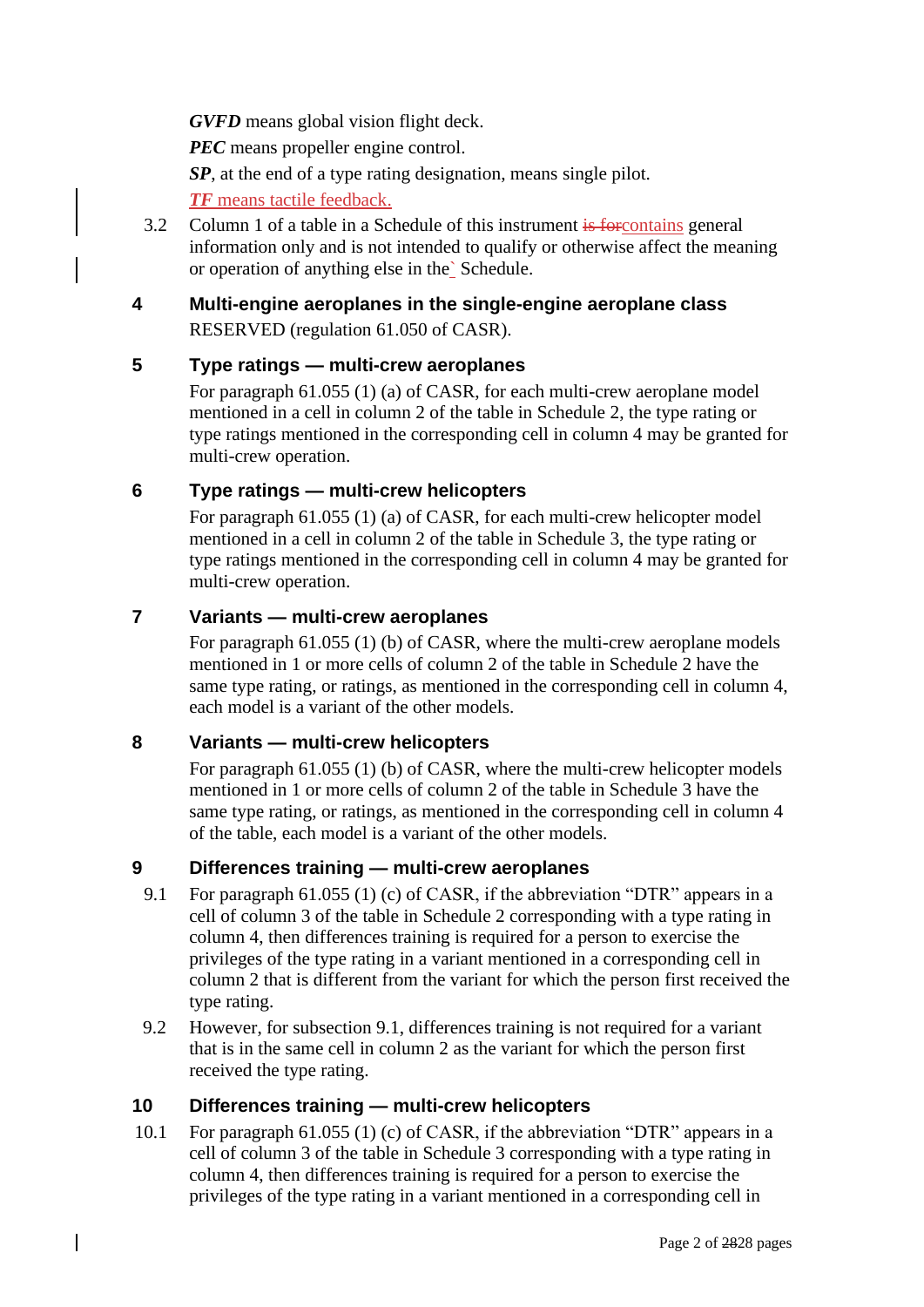column 2 that is different from the variant for which the person first received the type rating.

- 10.2 However, for subsection 10.1, differences training is not required for a variant that is in the same cell in column 2 as the variant for which the person first received the type rating.
- **11 Multi-crew type ratings for which flight review or instrument proficiency check met by a single flight review** RESERVED (paragraph 61.055 (1) (d) of CASR).
- **12 Multi-crew type ratings for which instrument proficiency check met by a single instrument proficiency check**

RESERVED (paragraph 61.055 (1) (e) of CASR).

### **13 Aeroplanes requiring a single-pilot type rating**

For paragraph 61.060 (1) (a) of CASR, for each aeroplane type certificated for single-pilot operation and mentioned in a cell in column 2 of the table in Schedule 6, a single-pilot type rating is required.

### **14 Helicopters requiring a single-pilot type rating**

For paragraph 61.060 (1) (a) of CASR, for each helicopter type certificated for single-pilot operation and mentioned in a cell in column 2 of the table in Schedule 7, a single-pilot type rating is required.

## **15 Type ratings — single-pilot aeroplanes**

For subparagraph 61.060 (1) (b) (i) of CASR, for each aeroplane type certificated for single-pilot operation and mentioned in a cell in column 2 of the table in Schedule 6, the type rating or type ratings mentioned in the corresponding cell in column 4 may be granted for single-pilot operation.

# **16 Type ratings — single-pilot helicopters**

For subparagraph 61.060 (1) (b) (i) of CASR, for each helicopter type certificated for single-pilot operation and mentioned in a cell in column 2 of the table in Schedule 7, the type rating or type ratings mentioned in the corresponding cell in column 4 may be granted for single-pilot operation.

#### **17 Variants — single-pilot aeroplanes**

For subparagraph 61.060 (1) (b) (ii) of CASR, where the single-pilot aeroplane models mentioned in 1 or more cells of column 2 of the table in Schedule 6 have the same type rating, or ratings, as mentioned in the corresponding cell in column 4, each model is a variant of the other models.

# **18 Variants — single-pilot helicopters**

For subparagraph 61.060 (1) (b) (ii) of CASR, where the single-pilot helicopter models mentioned in 1 or more cells of column 2 of the table in Schedule 7 have the same type rating, or ratings, as mentioned in the corresponding cell in column 4, each model is a variant of the other models.

#### **19 Differences training — single-pilot aeroplanes**

19.1 For subparagraph 61.060 (1) (b) (iii) of CASR, if the abbreviation "DTR" appears in a cell of column 3 of the table in Schedule 6 corresponding with a type rating in column 4, then differences training is required for a person to exercise the privileges of the type rating in a variant mentioned in a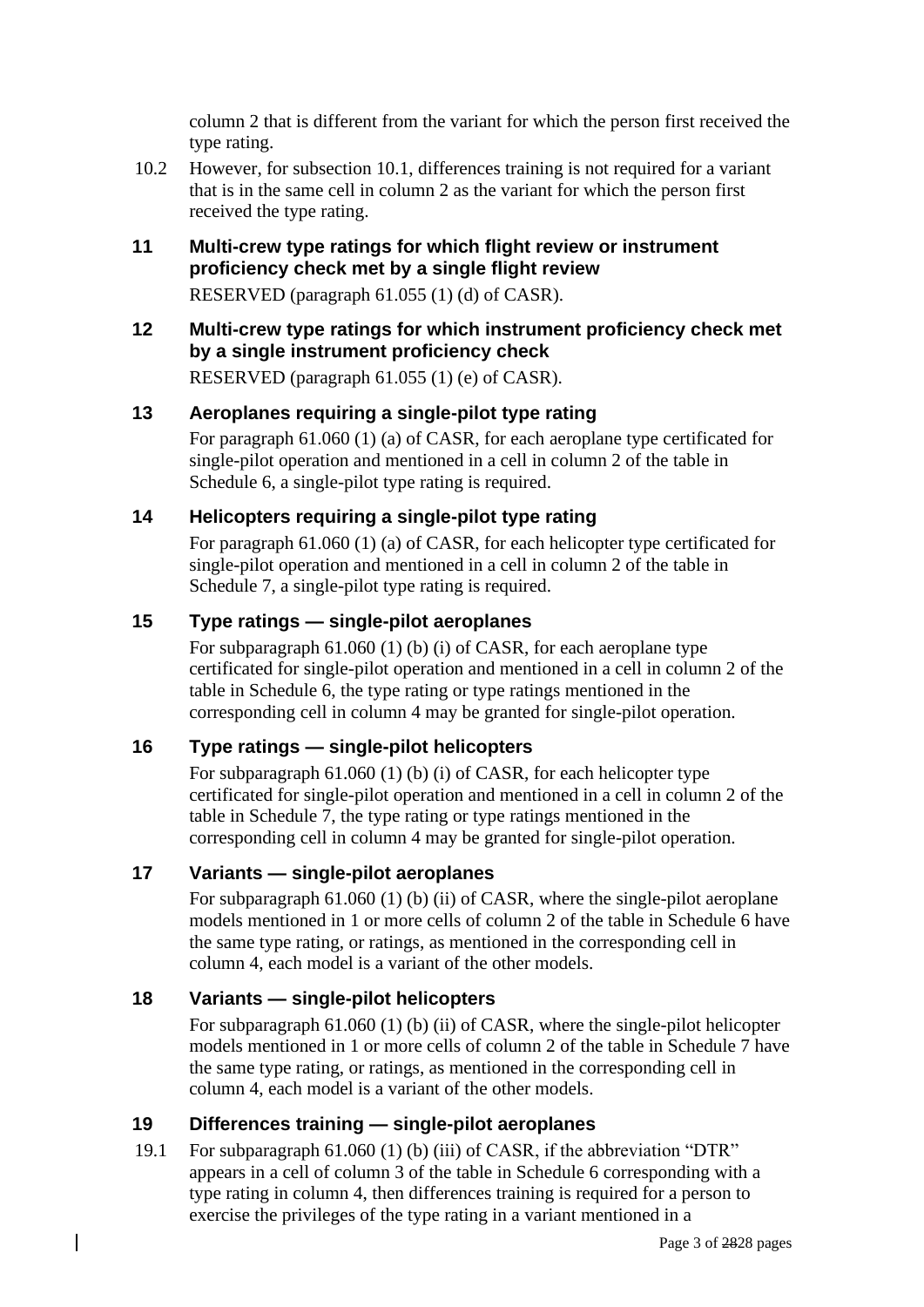corresponding cell in column 2 that is different from the variant for which the person first received the type rating.

19.2 However, for subsection 19.1, differences training is not required for a variant that is in the same cell in column 2 as the variant for which the person first received the type rating.

# **20 Differences training — single-pilot helicopters**

- 20.1 For subparagraph 61.060 (1) (b) (iii) of CASR, if the abbreviation "DTR" appears in a cell of column 3 of the table in Schedule 7 corresponding with a type rating in column 4, then differences training is required for a person to exercise the privileges of the type rating in a variant mentioned in a corresponding cell in column 2 that is different from the variant for which the person first received the type rating.
- 20.2 However, for subsection 20.1, differences training is not required for a variant that is in the same cell in column 2 as the variant for which the person first received the type rating.

### **21 Single-pilot type ratings for which flight review met by a single flight review**

RESERVED (paragraph 61.060 (1) (c) of CASR).

**22 Single-pilot type ratings for which instrument proficiency check met by a single instrument proficiency check**

RESERVED (paragraph 61.060 (1) (d) of CASR).

- **23 Aircraft types for which flight review for a pilot type rating meets flight review requirements for a class rating**
- 23.1 For regulation 61.061 of CASR, the flight review requirements for the multi-engine aeroplane class rating are met by a flight review for a multi-engine aeroplane pilot type rating in a multi-engine aeroplane that is mentioned in a cell in column 2 of the table in Schedule 10.
- 23.2 RESERVED (regulation 61.061 of CASR (flight review requirements for the single-engine helicopter class rating)).

#### **24 Aircraft types for which flight training and flight review are required for exercise of privileges of a class rating — single-engine aeroplanes**

For regulation 61.062 of CASR, a person may not exercise the privileges of a single-engine aeroplane class rating in an aeroplane of a type or model mentioned in a cell of column 2 of the table in Schedule 12 unless the person meets the flight training and flight review requirements in regulation 61.747 of CASR in any type or model of aeroplane mentioned in the same cell of the column.

#### **25 Aircraft types for which flight training and flight review are required for exercise of privileges of a class rating — multi-engine aeroplanes**

For regulation 61.062 of CASR, a person may not exercise the privileges of a multi-engine aeroplane class rating in an aeroplane of a type or model mentioned in a cell of column 2 of the table in Schedule 13 unless the person meets the flight training and flight review requirements in regulation 61.747 of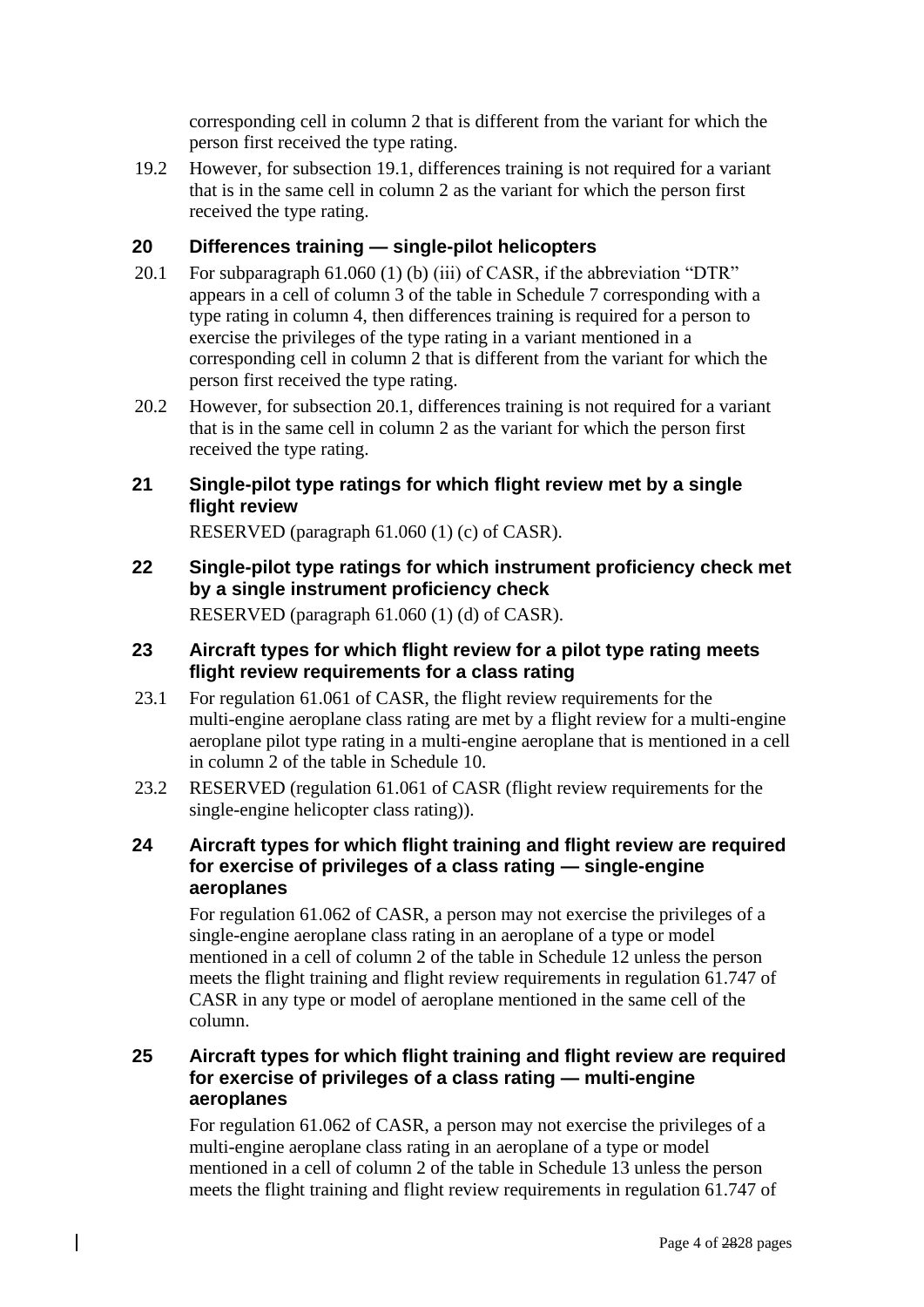CASR in any type or model of aeroplane mentioned in the same cell of the column.

### **26 Aircraft types for which flight training and flight review are required for exercise of privileges of a class rating — single-engine helicopters**

For regulation 61.062 of CASR, a person may not exercise the privileges of a single-engine helicopter class rating in a helicopter of a type or model mentioned in a cell of column 2 of the table in Schedule 14 unless the person meets the flight training and flight review requirements in regulation 61.747 of CASR in any type or model of helicopter mentioned in the same cell of the column.

# **27 Single-engine helicopters that may be used for flight reviews for other types of single-engine helicopter**

RESERVED (regulation 61.063 of CASR).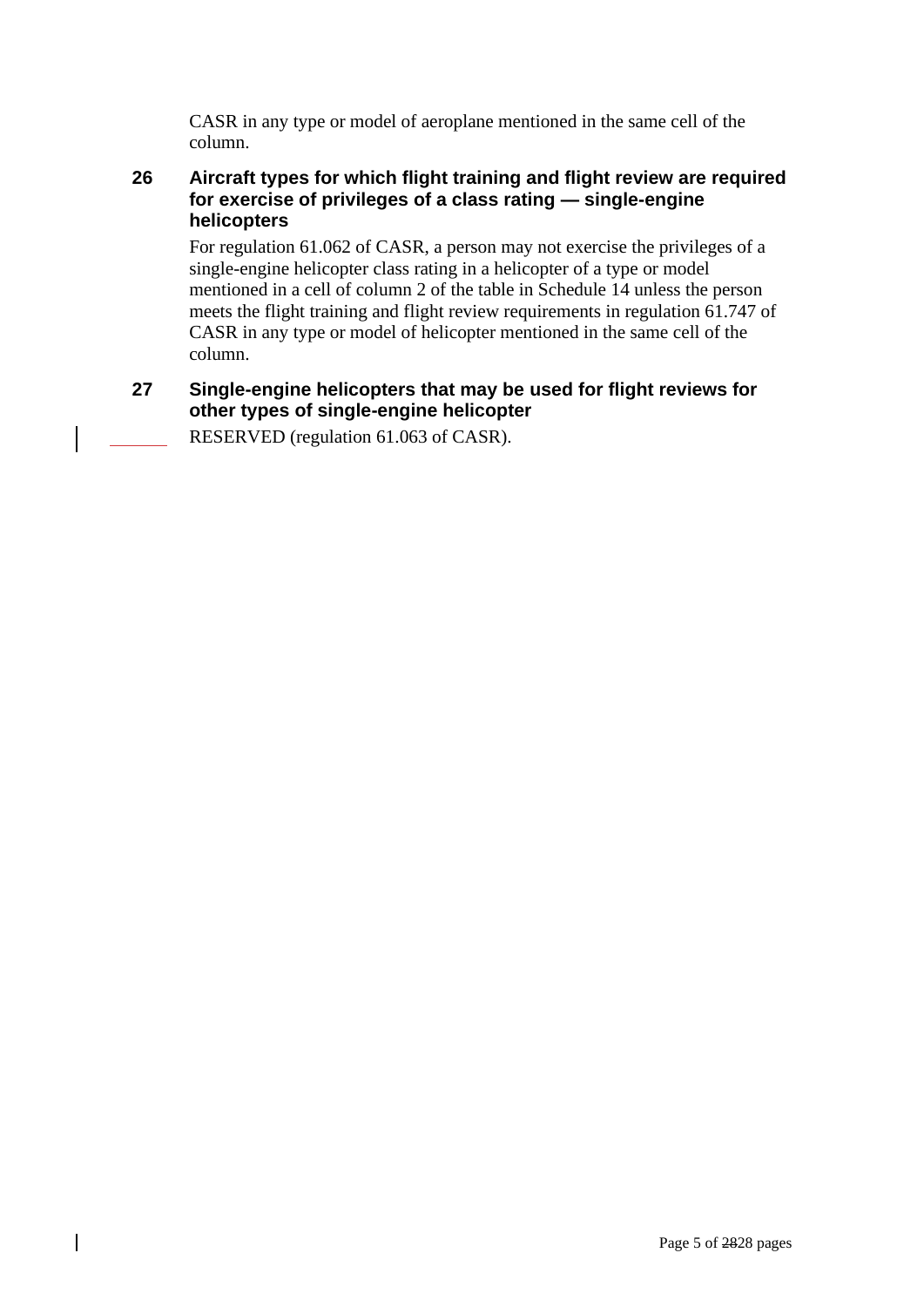## **Schedule 1 Multi-engine aeroplanes included in the single-engine aeroplane class**

**(See section 4, and CASR 61.050.)**

RESERVED.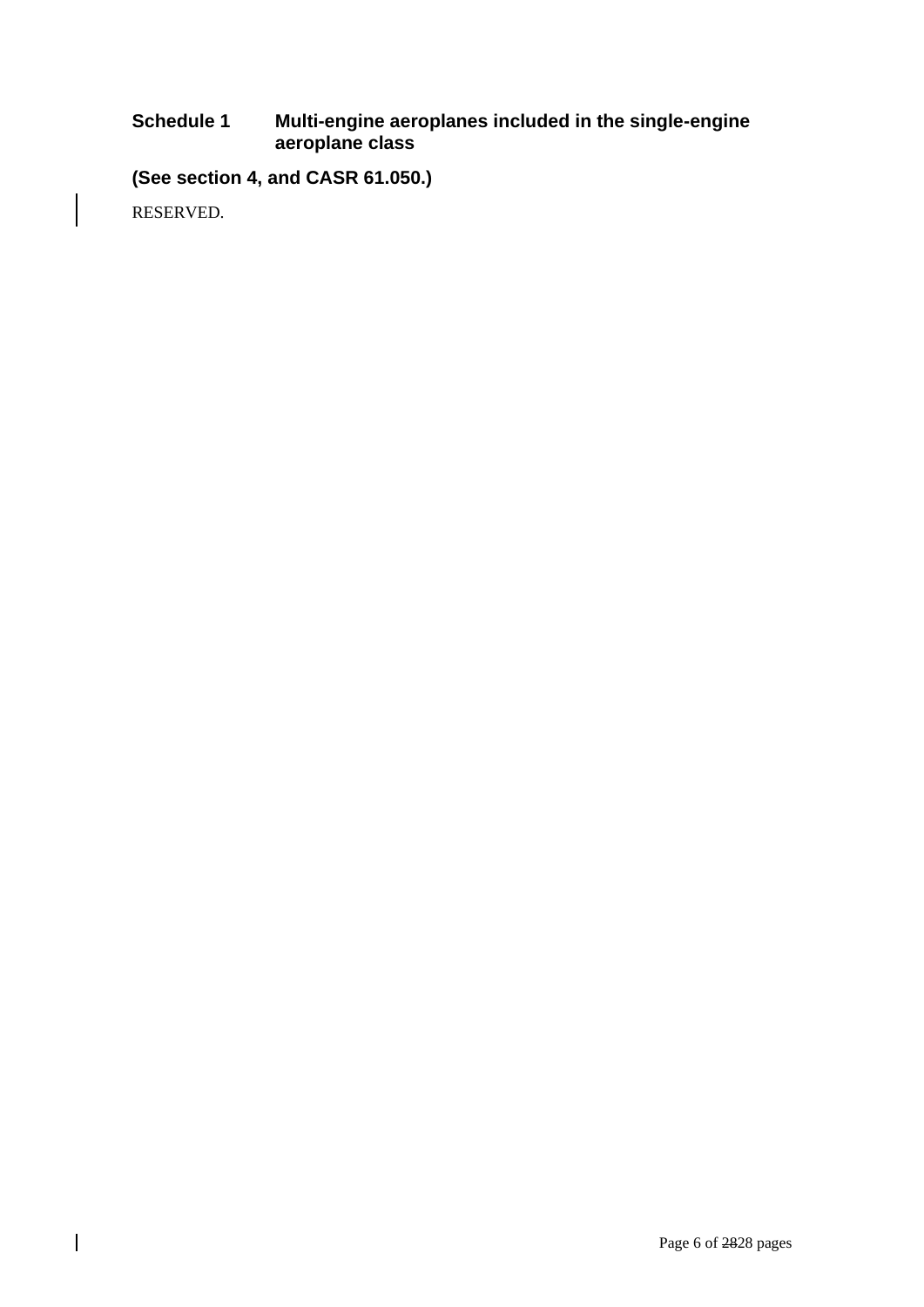# **Schedule 2 Multi-crew pilot aeroplane type ratings, variants and differences training**

| Type certificate holders or            | <b>Aeroplane models and variants</b> | <b>Differences training</b> | <b>Type ratings</b> |
|----------------------------------------|--------------------------------------|-----------------------------|---------------------|
| manufacturer (see subsection           | (Column 2)                           | required                    | (Column 4)          |
| 3.2)                                   |                                      | (Column 3)                  |                     |
| (Column 1)                             |                                      |                             |                     |
| Airbus                                 | A300 series (excluding               |                             | A300                |
|                                        | A300-600- series)                    |                             | $A300$ (FE)         |
|                                        | A310 series                          |                             | A300/310            |
|                                        | A300-600 series                      |                             |                     |
|                                        | A318 series                          |                             |                     |
|                                        | A319 series                          |                             |                     |
|                                        | A320 series                          |                             | A320                |
|                                        | A321 series                          |                             |                     |
|                                        | A320 NX series                       |                             |                     |
|                                        | A321 NX series                       |                             |                     |
|                                        | A330 series                          |                             | A330<br>A330(CR)    |
|                                        | A340 series                          |                             | A340<br>A340(CR)    |
|                                        | A380 series                          |                             | A380<br>A380(CR)    |
| Amphibian Aircraft                     | $G-111$                              |                             |                     |
| Technologies                           | G-64/HU-16 series                    |                             | <b>ALBATROSS</b>    |
| <b>ATR</b>                             | ATR 42 series (without PEC)          |                             |                     |
|                                        | ATR 72 series (without PEC)          |                             |                     |
|                                        | ATR 42 series (with PEC)             |                             |                     |
|                                        | ATR 72 series (with PEC)             | <b>DTR</b>                  | ATR42/72            |
|                                        | ATR 42 600 series                    |                             |                     |
|                                        | ATR 72 600 series                    |                             |                     |
| Beechcraft                             | 4000 (Horizon)                       |                             | RA4000              |
| Hawker Beechcraft Raytheon<br>Aircraft | 390 Premier (all models)             |                             | <b>RA390</b>        |
| Beechcraft                             | Beechjet 400                         |                             |                     |
| Hawker Beechcraft                      | <b>MU 300</b>                        | <b>DTR</b>                  | <b>BE400</b>        |
| Nextant                                | BE400XT                              |                             |                     |
| <b>Beriev Aircraft Company</b>         | Be-200ES                             |                             | BER2E               |
| The Boeing Company                     | <b>B720</b>                          |                             |                     |
|                                        | <b>B707-100 series</b>               | <b>DTR</b>                  | <b>B707</b>         |
|                                        | -300 series                          |                             | <b>B707(FE)</b>     |
|                                        | B717 series                          |                             | <b>B717</b>         |
|                                        | DC-9 (all 10-50 series)              |                             | DC <sub>9</sub>     |
|                                        | DC-9 80 series                       |                             |                     |
|                                        | MD 88 series                         | <b>DTR</b>                  | <b>MD80</b>         |
|                                        | MD 90 series                         |                             |                     |
|                                        | MD 11 series                         |                             | MD11                |
|                                        | MD 10 series                         | <b>DTR</b>                  |                     |
|                                        | <b>B727-100 series</b>               |                             | <b>B727</b>         |
|                                        | -200 series                          |                             | <b>B727(FE)</b>     |
|                                        | <b>B737-100 series</b>               |                             |                     |
|                                        | -200 series                          |                             | B737-100/200        |

# **(See sections 5, 7 and 9, and CASR 61.055 (1) (a), (b) and (c).)**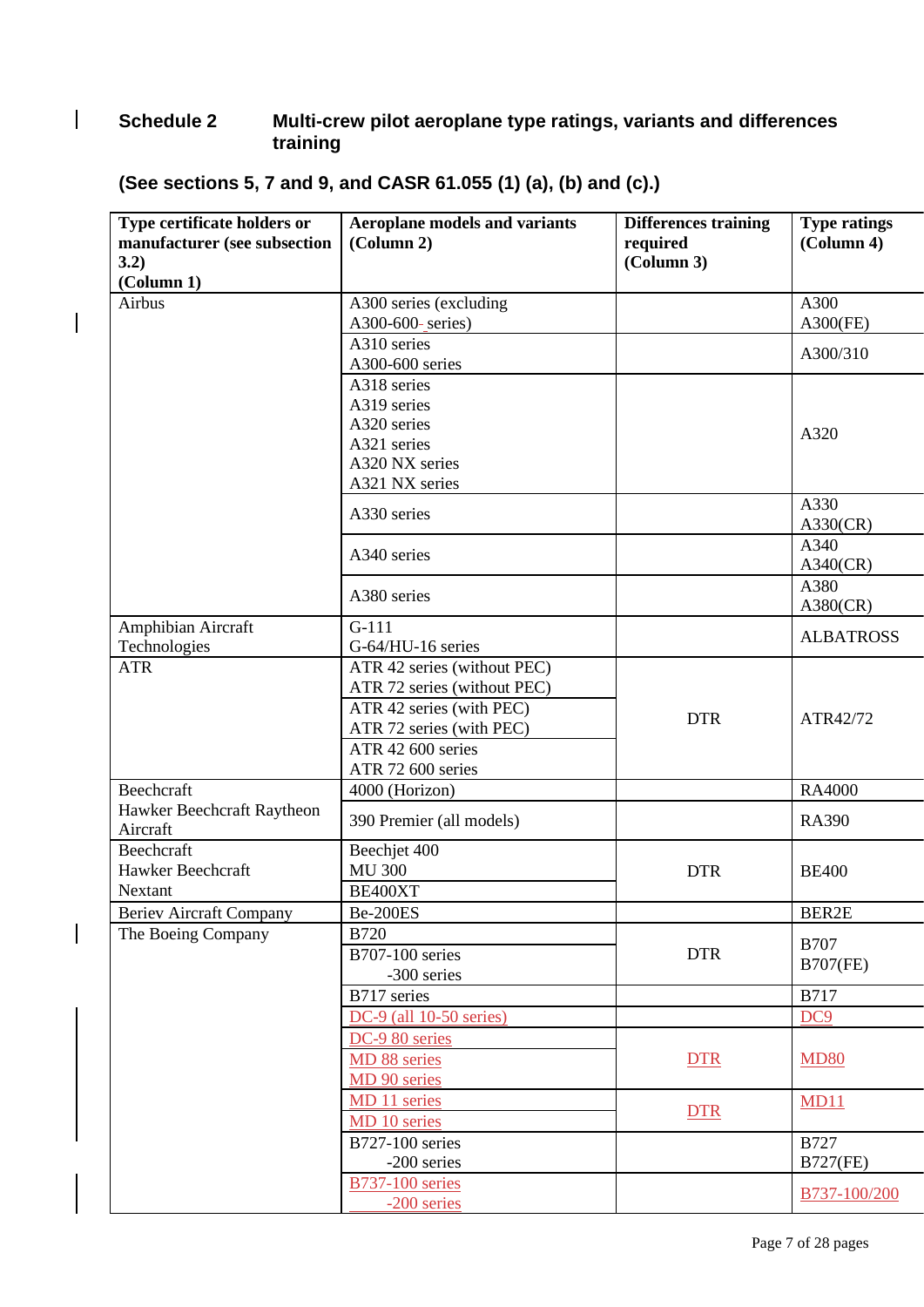| Type certificate holders or<br>manufacturer (see subsection<br>3.2)<br>(Column 1) | <b>Aeroplane models and variants</b><br>(Column 2)                                  | <b>Differences training</b><br>required<br>(Column 3) | <b>Type ratings</b><br>(Column 4)                       |
|-----------------------------------------------------------------------------------|-------------------------------------------------------------------------------------|-------------------------------------------------------|---------------------------------------------------------|
| <b>The Boeing Company</b><br>(contd)                                              | <b>B737-300 series</b><br>-400 series                                               | <b>DTR</b>                                            | B737-300 to 900                                         |
|                                                                                   | -500 series<br>B737-100600 series<br>$-200700$ series<br>-800 series<br>-900 series |                                                       | B737-100/200                                            |
|                                                                                   | <b>B737-BBJ</b> series<br>B737-8 series<br>B737-9 series                            |                                                       |                                                         |
|                                                                                   | <b>B747-100 series</b><br>-200 series<br>-300 series<br><b>B747-SP</b>              | <b>DTR</b>                                            | <b>B747</b><br><b>B747(CR)</b><br><b>B747(CRFE) B74</b> |
|                                                                                   | <b>B747-400 series</b><br>B747-8 series                                             | <b>DTR</b>                                            | B747-400,<br>B747-400(CR)                               |
|                                                                                   | <b>B757-200 series</b><br>-300 series<br><b>B767-200 series</b><br>-300 series      | <b>DTR</b>                                            | B757/767<br>B757/767(CR)                                |
|                                                                                   | <b>B777-200 series</b><br>-300 series<br>B787-8 series<br>-9 series                 | <b>DTR</b>                                            | B777/787 B777/7                                         |
| <b>Bombardier Inc</b>                                                             | BD-100-1A10 (Challenger 300/350)                                                    |                                                       | <b>CL30</b>                                             |
|                                                                                   | BD-700-1A series (without GVFD)<br>BD-700-1A series (with GVFD)                     | <b>DTR</b>                                            | <b>BBD700</b>                                           |
|                                                                                   | BD-700-2A12 (Global 7500)                                                           |                                                       | G7500                                                   |
|                                                                                   | Challenger CL-600<br>Challenger CL-601 series                                       |                                                       | CL600/601                                               |
|                                                                                   | Challenger CL-604<br>Challenger CL-605<br>Challenger CL-650                         | <b>DTR</b>                                            | <b>CL604</b>                                            |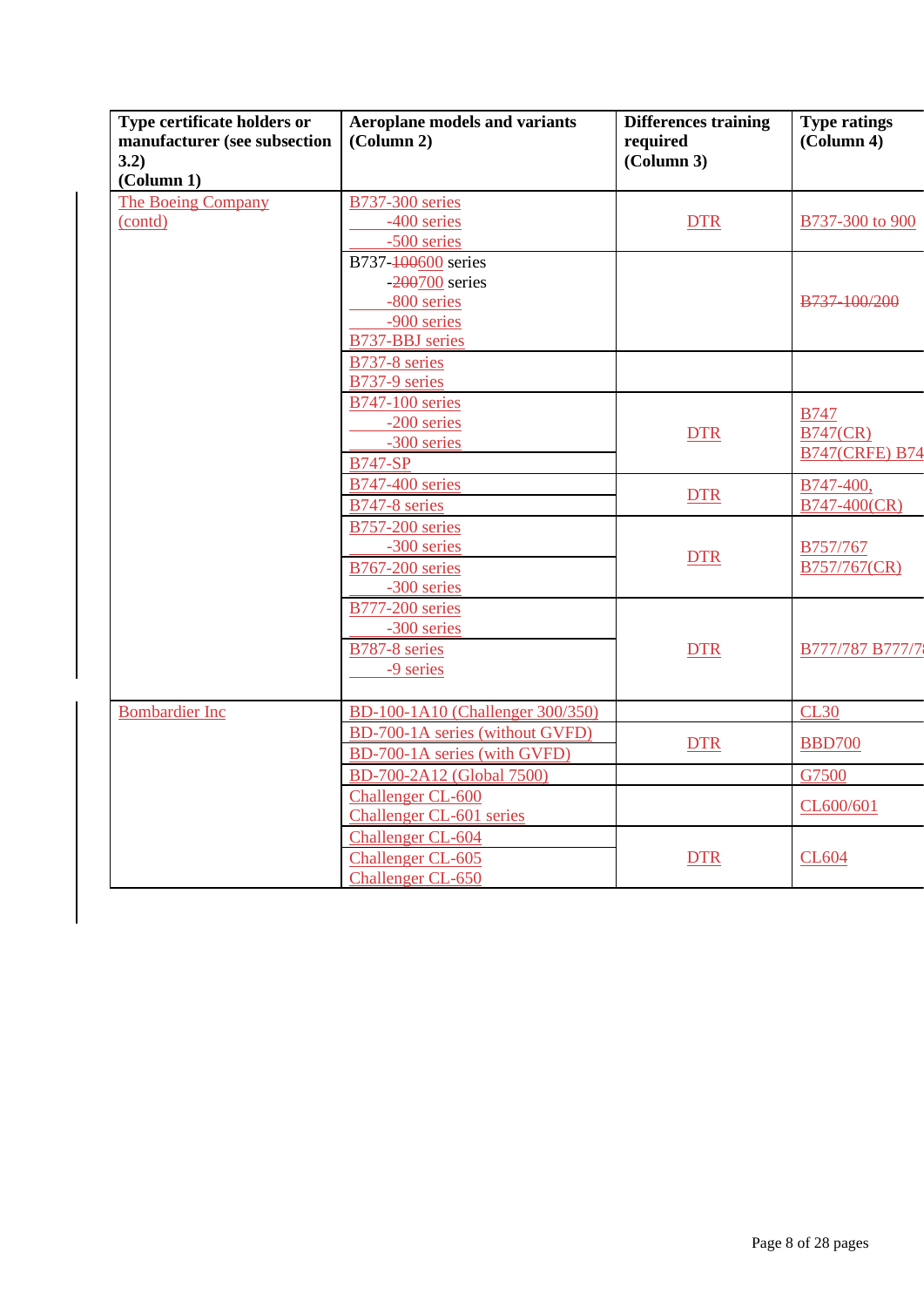| <b>Type certificate holders or</b> | <b>Aeroplane models and variants</b> | <b>Differences</b>              | <b>Type ratings</b>             |
|------------------------------------|--------------------------------------|---------------------------------|---------------------------------|
| manufacturer (see                  | $\left(\text{Column } 2\right)$      | training                        | $\left(\text{Column } 4\right)$ |
| subsection 3.2)                    |                                      | required                        |                                 |
| $\left(\text{Column } 1\right)$    |                                      | $\left(\text{Column } 3\right)$ |                                 |
| <b>The Boeing Company</b>          | <b>B737-300 series</b>               |                                 |                                 |
| $( \overline{)}$                   | 400 series                           |                                 |                                 |
|                                    | 500 series                           |                                 |                                 |
|                                    | <b>B737-600 series</b>               | <b>DTR</b>                      | B737-300 to 900                 |
|                                    | 700 series                           |                                 |                                 |
|                                    | 800 series                           |                                 |                                 |
|                                    | 900 series                           |                                 |                                 |
|                                    | B737-BBJ series                      |                                 |                                 |
|                                    | <b>B747-100 series</b>               |                                 | <b>B747</b>                     |
|                                    | 200 series                           | <b>DTR</b>                      | $B747$ (CR)                     |
|                                    | 300 series                           |                                 | <b>B747(CRFE)</b>               |
|                                    | <b>B747-SP</b>                       |                                 | <b>B747(FE)</b>                 |
|                                    | <b>B747-400 series</b>               | <b>DTR</b>                      | B747-400,                       |
|                                    | B747-8 series                        |                                 | B747-400(CR)                    |
|                                    | <b>B757-200 series</b>               |                                 |                                 |
|                                    | -300 series                          | <b>DTR</b>                      | <b>B757/767</b>                 |
|                                    | <b>B767-200 series</b>               |                                 | B757/767(CR)                    |
|                                    | 300 series                           |                                 |                                 |
|                                    | <b>B777-200 series</b>               |                                 |                                 |
|                                    | -300 series                          | <b>DTR</b>                      | <b>B777/787</b>                 |
|                                    | B787-8 series                        |                                 | B777/787(CR)                    |
|                                    | -9 series                            |                                 |                                 |
| <b>Bombardier Inc</b>              | DHC 8-100 series                     |                                 |                                 |
|                                    | DHC 8-200 series                     | <b>DTR</b>                      | DHC <sub>8</sub>                |
|                                    | DHC 8-300 series                     |                                 |                                 |
|                                    | DHC 8-400 series                     |                                 |                                 |
|                                    | BD-700-1A series (without            |                                 |                                 |
|                                    | GVFD)                                | <b>DTR</b>                      | <b>BBD700</b>                   |
|                                    | BD-700-1A series (with GVFD)         |                                 |                                 |
|                                    | BD-700-2A12 (Global 7500)            |                                 | G7500                           |
|                                    | Challenger CL-600                    |                                 |                                 |
|                                    | <b>Challenger CL-601 series</b>      |                                 | CL600/601                       |
|                                    | Challenger CL-604                    |                                 |                                 |
|                                    | Challenger CL-605                    | <b>DTR</b>                      | CL604                           |
|                                    | Challenger CL-650                    |                                 |                                 |
|                                    | <b>Regional Jet</b>                  |                                 |                                 |
|                                    | CRJ-100 series                       |                                 |                                 |
|                                    | $-200$ series                        |                                 |                                 |
|                                    | Challenger 850                       | <b>DTR</b>                      | CL <sub>65</sub>                |
|                                    | CRJ-700 series                       |                                 |                                 |
|                                    | -900 series                          |                                 |                                 |
|                                    | $-1000$ series                       |                                 |                                 |
|                                    | Challenger 870                       |                                 |                                 |
| <b>Bristol</b><br><b>DAP</b>       | Beaufort                             |                                 | <b>BEAUFORT</b>                 |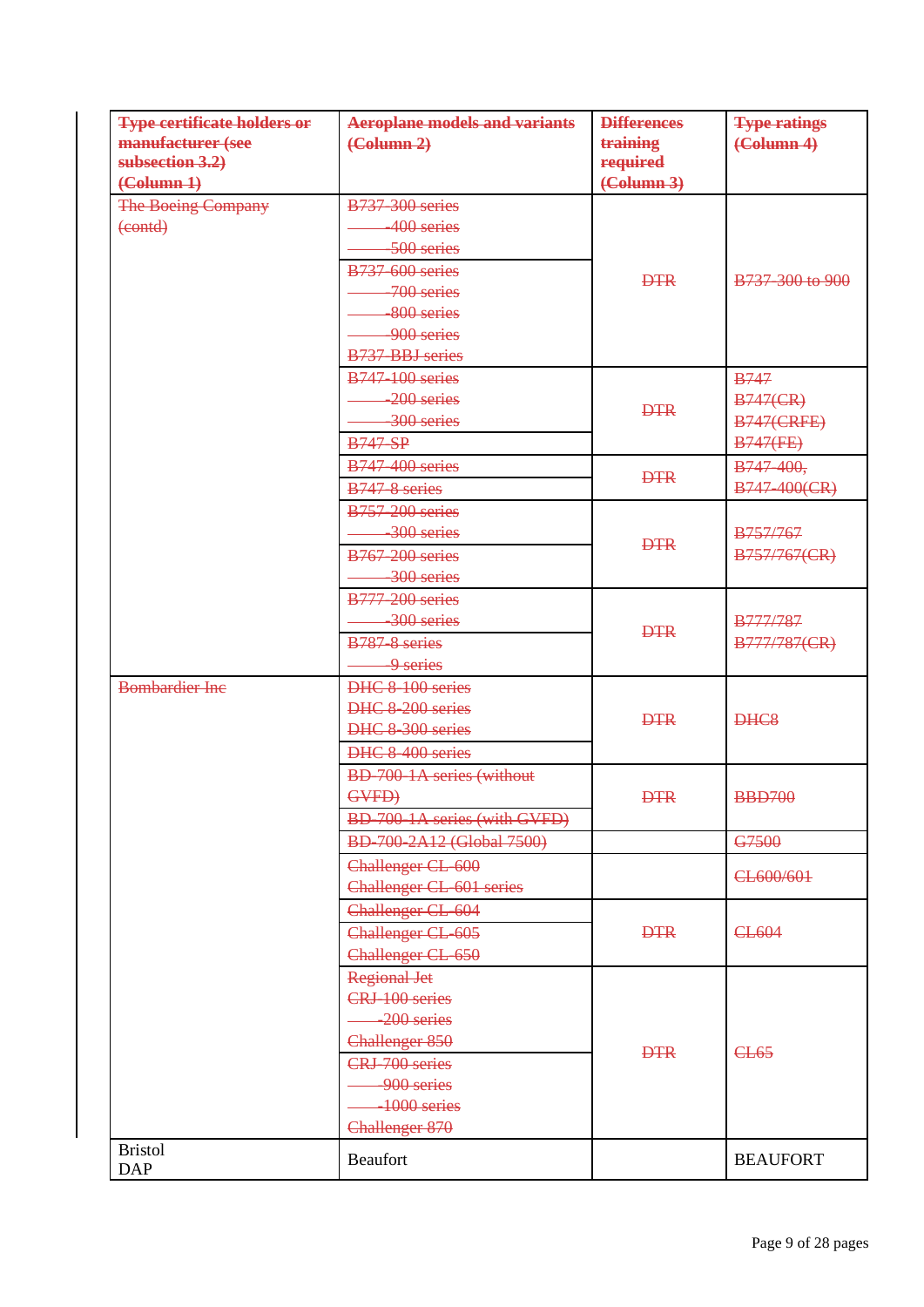| <b>Type certificate holders or</b>                         | <b>Aeroplane models and variants</b> | <b>Differences</b>             | <b>Type ratings</b>             |
|------------------------------------------------------------|--------------------------------------|--------------------------------|---------------------------------|
| manufacturer (see                                          | $\left(\text{Column } 2\right)$      | training                       | $\left(\text{Column } 4\right)$ |
| subsection 3.2)                                            |                                      | required<br>( <b>Column</b> 3) |                                 |
| $\left(\text{Column } 1\right)$                            |                                      |                                |                                 |
| <b>British Aerospace</b>                                   | <b>ATP</b>                           |                                | <b>BAE-ATP</b>                  |
|                                                            | <b>AVRO RJ</b> series                | <b>DTR</b>                     | <b>BAE146</b>                   |
|                                                            | BAe 146 series                       |                                |                                 |
| CASA                                                       | C <sub>2</sub> 12                    |                                | <b>CASA 212</b>                 |
| <b>EADS</b> (Construction<br>Aeronautics SA)               | $CN-235$                             |                                | <b>CN235</b>                    |
|                                                            |                                      |                                |                                 |
| <b>Cessna Aircraft Company</b><br>See Textron Aviation Inc |                                      |                                |                                 |
| <b>Consolidated Vultee</b>                                 |                                      |                                |                                 |
| (formerly "Convair")                                       |                                      |                                |                                 |
| See General Dynamics Corp                                  |                                      |                                |                                 |
| <b>Dassault</b>                                            | Falcon 10                            |                                |                                 |
|                                                            | Falcon 100                           | <b>DTR</b>                     | DA10/100                        |
|                                                            | Falcon 20 models                     |                                |                                 |
|                                                            | Falcon 200                           | <b>DTR</b>                     | DA20/200                        |
|                                                            | Falcon 50                            |                                |                                 |
|                                                            | Falcon 50 EX                         |                                |                                 |
|                                                            | Falcon 900                           | <b>DTR</b>                     | DA50/900                        |
|                                                            | Falcon 900 EX                        |                                |                                 |
|                                                            | (Non-EASy models)                    |                                |                                 |
|                                                            | Falcon 900 (all EASy models)         |                                |                                 |
|                                                            | Falcon 900 (all EASy II models)      | <b>DTR</b>                     | DA900 EASy                      |
|                                                            | Falcon 2000 (excluding EX            |                                |                                 |
|                                                            | models)                              |                                |                                 |
|                                                            | Falcon 2000 EX                       | <b>DTR</b>                     | DA2000                          |
|                                                            | (excluding EASy models)              |                                |                                 |
|                                                            | Falcon 2000 (all EASy models)        |                                |                                 |
|                                                            | Falcon 2000 (all EASy II models)     | <b>DTR</b>                     | DA2000 EASy                     |
|                                                            | Falcon 7X (excluding EASy II         |                                |                                 |
|                                                            | models)                              | <b>DTR</b>                     | DA7X                            |
|                                                            | Falcon 7X (all EASy II models)       |                                |                                 |
| De Havilland - Canada                                      |                                      |                                |                                 |
| (Bombardier)                                               | DHC-8-100 series                     |                                |                                 |
| See Bombardier Inc and                                     | DHC-8-200 series<br>DHC-8-300 series | <b>DTR</b>                     | DHC <sub>8</sub>                |
| <b>Viking Air</b>                                          |                                      |                                |                                 |
|                                                            | DHC-8-400 series                     |                                |                                 |
| 328 Support Services GmbH                                  | DO 328-100 series                    |                                | DO328-100                       |
| (formerly "Dornier")                                       | DO 328-300 series                    |                                | DO328JET                        |
| Douglas                                                    | DC-3 (all piston engine models)      |                                | DC <sub>3</sub>                 |
|                                                            | DC-3 (all turbine engine models)     |                                | DC3TP                           |
|                                                            | $DC-4$                               |                                | DC4                             |
|                                                            | $DC-6$                               |                                | DC <sub>6</sub>                 |
|                                                            | $DC-7$                               |                                | DC7                             |
|                                                            |                                      |                                | DC <sub>8</sub>                 |
|                                                            | DC-8-70 series                       |                                | $DC8$ $(FE)$                    |
| Embraer S.A.                                               |                                      |                                | <b>EMB120</b>                   |
|                                                            | EMB 120 Brasilia seriesmodels        |                                |                                 |

 $\begin{array}{c} \hline \end{array}$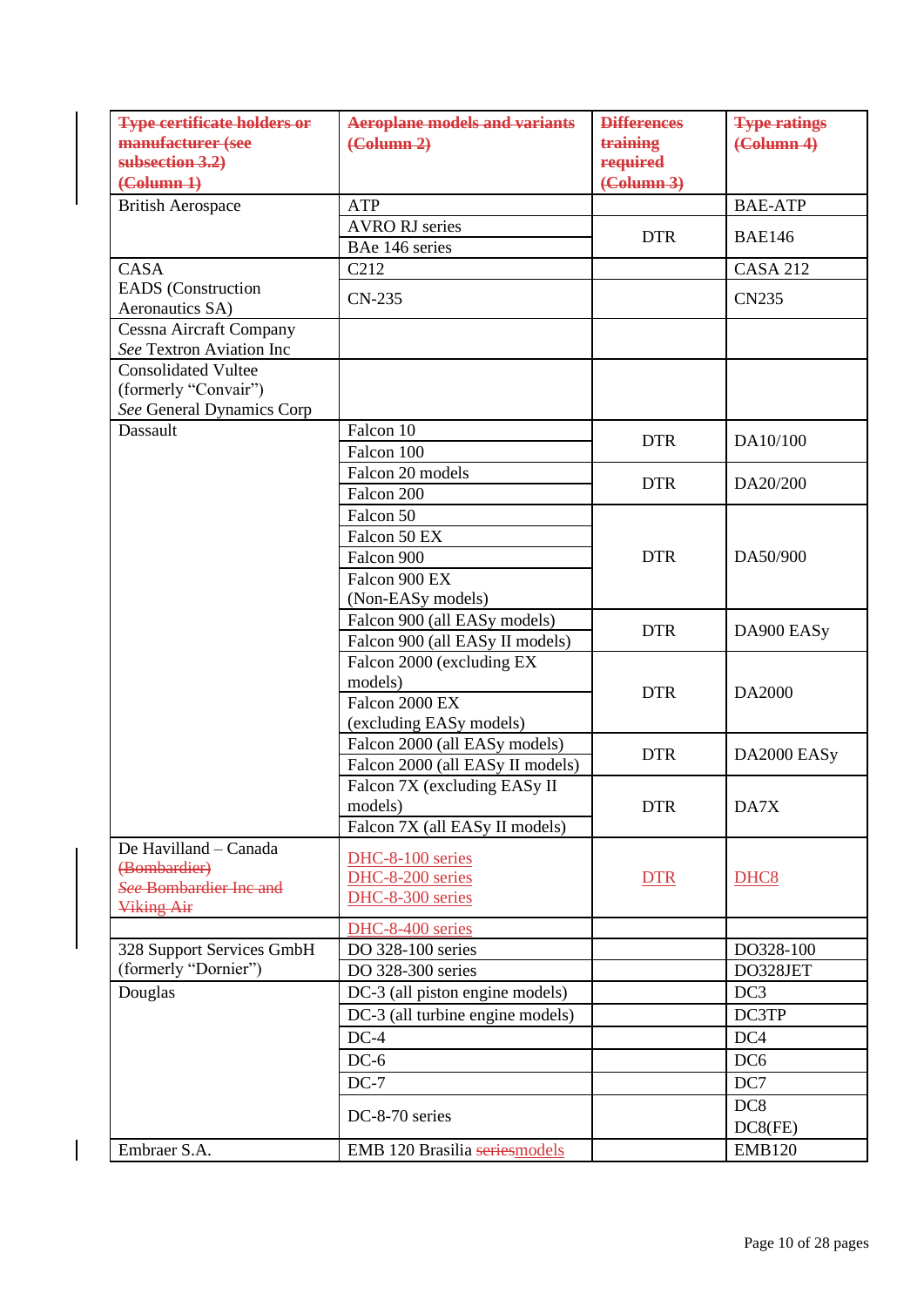| <b>Type certificate holders or</b><br>manufacturer (see<br>subsection 3.2)<br>$\left(\text{Column } 1\right)$ | <b>Aeroplane models and variants</b><br>$\left(\text{Column } 2\right)$                            | <b>Differences</b><br>training<br>required<br>$\left(\frac{\text{Column } 3}{\text{Column } 3}\right)$ | <b>Type ratings</b><br>$\left(\text{Column } 4\right)$ |
|---------------------------------------------------------------------------------------------------------------|----------------------------------------------------------------------------------------------------|--------------------------------------------------------------------------------------------------------|--------------------------------------------------------|
|                                                                                                               | EMB 545 (Legacy 450) models<br>EMB 550 (Legacy 500) models                                         |                                                                                                        | <b>EMB550</b>                                          |
|                                                                                                               | ERJ 135 seriesmodels<br>ERJ 140/145 seriesmodels                                                   |                                                                                                        | EMB135/145                                             |
|                                                                                                               | ERJ 170/175 (100/200 models)<br>ERJ 190/195 (100/200 models)<br>ERJ 190/195 E2 (300/400<br>models) | <b>DTR</b>                                                                                             | ERJ170/190                                             |
|                                                                                                               | EMB 500 (Phenom 100) $\frac{dH}{dt}$<br>models<br>EMB 505 (Phenom 300) $\frac{dH}{dt}$<br>models   | <b>DTR</b>                                                                                             | <b>PHENOM</b>                                          |
| Fokker<br>Fairchild                                                                                           | FH227<br>F27 100-700 series                                                                        |                                                                                                        | <b>FK27</b>                                            |
|                                                                                                               | F27 MK 50                                                                                          |                                                                                                        | <b>FK50</b>                                            |
|                                                                                                               | F28 series                                                                                         |                                                                                                        | <b>FK28</b>                                            |
|                                                                                                               | F70 series<br>F100 series                                                                          |                                                                                                        | FK70/100                                               |
| General Dynamics Corp<br><b>Consolidated Vultee</b>                                                           | Convair 340<br>Convair 440                                                                         |                                                                                                        | CV340/440                                              |
| (formerly "Convair")                                                                                          | Convair 580                                                                                        |                                                                                                        | <b>CV580</b>                                           |
|                                                                                                               | PBY-5 or 6 series                                                                                  |                                                                                                        | <b>CATALINA</b>                                        |
| Gulfstream                                                                                                    | Grumman G-73AT                                                                                     |                                                                                                        | G73                                                    |
| Grumman                                                                                                       | Grumman G-159                                                                                      |                                                                                                        | $G-159$                                                |
|                                                                                                               | Grumman G-1159<br>G-1159A<br>G-1159B                                                               |                                                                                                        | G-II/III                                               |
|                                                                                                               | G-IV (all models)                                                                                  |                                                                                                        | G-IV                                                   |
|                                                                                                               | Gulfstream V<br>GIV-X (all models)<br>GV-SP (all models)                                           | <b>DTR</b>                                                                                             | $G-V$                                                  |
|                                                                                                               | Astra 1125/G100 models                                                                             |                                                                                                        | <b>ASTRA</b>                                           |
|                                                                                                               | Galaxy 1126/G200 models                                                                            |                                                                                                        | G200                                                   |
|                                                                                                               | G150                                                                                               |                                                                                                        | G150                                                   |
|                                                                                                               | G280                                                                                               |                                                                                                        | G280                                                   |
|                                                                                                               | G650 (excluding models with<br><b>ASC 901)</b><br>G650 (models with ASC 901)<br><b>G650ER</b>      | <b>DTR</b>                                                                                             | $G-VI$                                                 |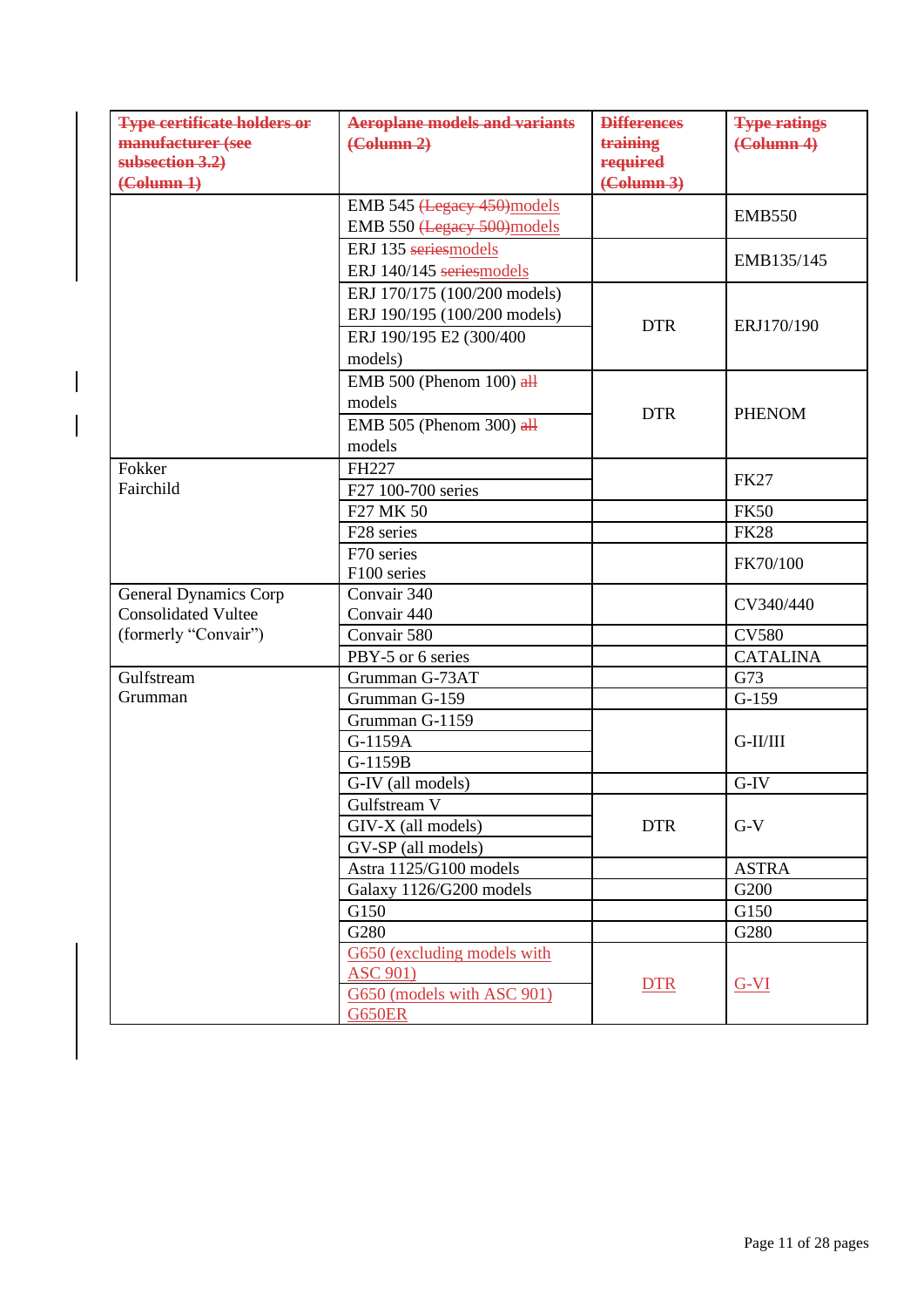| <b>Type certificate holders or</b><br>manufacturer (see<br>subsection 3.2)<br>$\left(\text{Column } 1\right)$ | <b>Aeroplane models and variants</b><br>$\left(\text{Column } 2\right)$                                                                                                                            | <b>Differences</b><br>training<br>required<br>$\left(\text{Column } 3\right)$ | <b>Type ratings</b><br>$\left(\text{Column } 4\right)$ |
|---------------------------------------------------------------------------------------------------------------|----------------------------------------------------------------------------------------------------------------------------------------------------------------------------------------------------|-------------------------------------------------------------------------------|--------------------------------------------------------|
| Gulfstream<br>Grumman<br>$\left(\text{contd}\right)$                                                          | G650 (excluding models with<br><b>ASC 901)</b><br>G650 (models with ASC 901)<br><b>G650ER</b>                                                                                                      | <b>DTR</b>                                                                    | $G - \nabla H$                                         |
| Hawker Siddeley                                                                                               | HS 748 series                                                                                                                                                                                      |                                                                               | <b>HS748</b>                                           |
| BAe                                                                                                           | Jetstream 3100<br>Jetstream 3200                                                                                                                                                                   |                                                                               | J31/32                                                 |
|                                                                                                               | Jetstream 4100                                                                                                                                                                                     |                                                                               | J41                                                    |
| Hawker Siddeley<br>British Aerospace (BAe)<br>Hawker Beechcraft<br>Raytheon Aircraft                          | HS125-700<br><b>BAe 125-800 models</b><br>(excluding models with<br>Proline 21)<br>BAe 125-1000 models<br>Hawker 125-800/850 models<br>(with Proline 21)<br>Hawker 750 models<br>Hawker 900 models | <b>DTR</b>                                                                    | <b>BAE125</b>                                          |
| <b>Israel Aircraft Industries</b>                                                                             | Westwind 1124 models                                                                                                                                                                               |                                                                               | <b>WESTWIND</b>                                        |
| Lockheed                                                                                                      | L-1049 series                                                                                                                                                                                      |                                                                               | L <sub>1049</sub><br>L1049(FE)                         |
|                                                                                                               | L-188 Electra A models<br>L-188 Electra C models                                                                                                                                                   | <b>DTR</b>                                                                    | L188<br>$L188$ (FE)                                    |
|                                                                                                               | $L-100$ ( $L-382$ )                                                                                                                                                                                |                                                                               | L382<br>$L382$ (FE)                                    |
|                                                                                                               | $SP-2$                                                                                                                                                                                             |                                                                               | <b>NEPTUNE</b>                                         |
| Learjet (Bombardier)                                                                                          | Learjet 31/35/36 models                                                                                                                                                                            |                                                                               | LR31/35/36                                             |
|                                                                                                               | Learjet 40/45 models<br>Learjet 70/75 models                                                                                                                                                       | <b>DTR</b>                                                                    | LR45/75                                                |
|                                                                                                               | Learjet 60<br>Learjet 60XR                                                                                                                                                                         | <b>DTR</b>                                                                    | <b>LR60</b>                                            |
| <b>LET</b>                                                                                                    | <b>LET 410</b><br><b>LET 420</b>                                                                                                                                                                   |                                                                               | L420                                                   |
| <b>McDonnell Douglas</b>                                                                                      | DC-9 (all 10-50 series)                                                                                                                                                                            |                                                                               | DC9                                                    |
| <b>MHI RJ Aviation ULC</b>                                                                                    | DC-9-80CRJ 100 series<br>CRJ 200 series<br>Challenger 800/850<br><b>MD 88CRJ 700 series</b><br><b>MD 90CRJ 900 series</b><br>CRJ 1000 series<br>Challenger 870                                     | <b>DTR</b>                                                                    | <b>MD80CL65</b>                                        |
|                                                                                                               | <b>MD</b> <sub>11</sub> series<br>MD 10 series                                                                                                                                                     | <b>DTR</b>                                                                    | M <sub>D</sub> <sub>11</sub>                           |
| North American                                                                                                | B-25 Mitchell                                                                                                                                                                                      |                                                                               | $B-25$                                                 |
| <b>SAAB AB Aeronautics</b>                                                                                    | SAAB 340 all models                                                                                                                                                                                |                                                                               | SF340                                                  |
| <b>Short Brothers</b><br>(formerly "Bombardier")                                                              | Shorts 330<br>Shorts 360                                                                                                                                                                           | <b>DTR</b>                                                                    | SD330/360                                              |
| <b>Textron Aviation Inc</b>                                                                                   | C510                                                                                                                                                                                               |                                                                               | C510                                                   |
|                                                                                                               | $C525-CJ$<br>C525-CJ1                                                                                                                                                                              | <b>DTR</b>                                                                    | C525                                                   |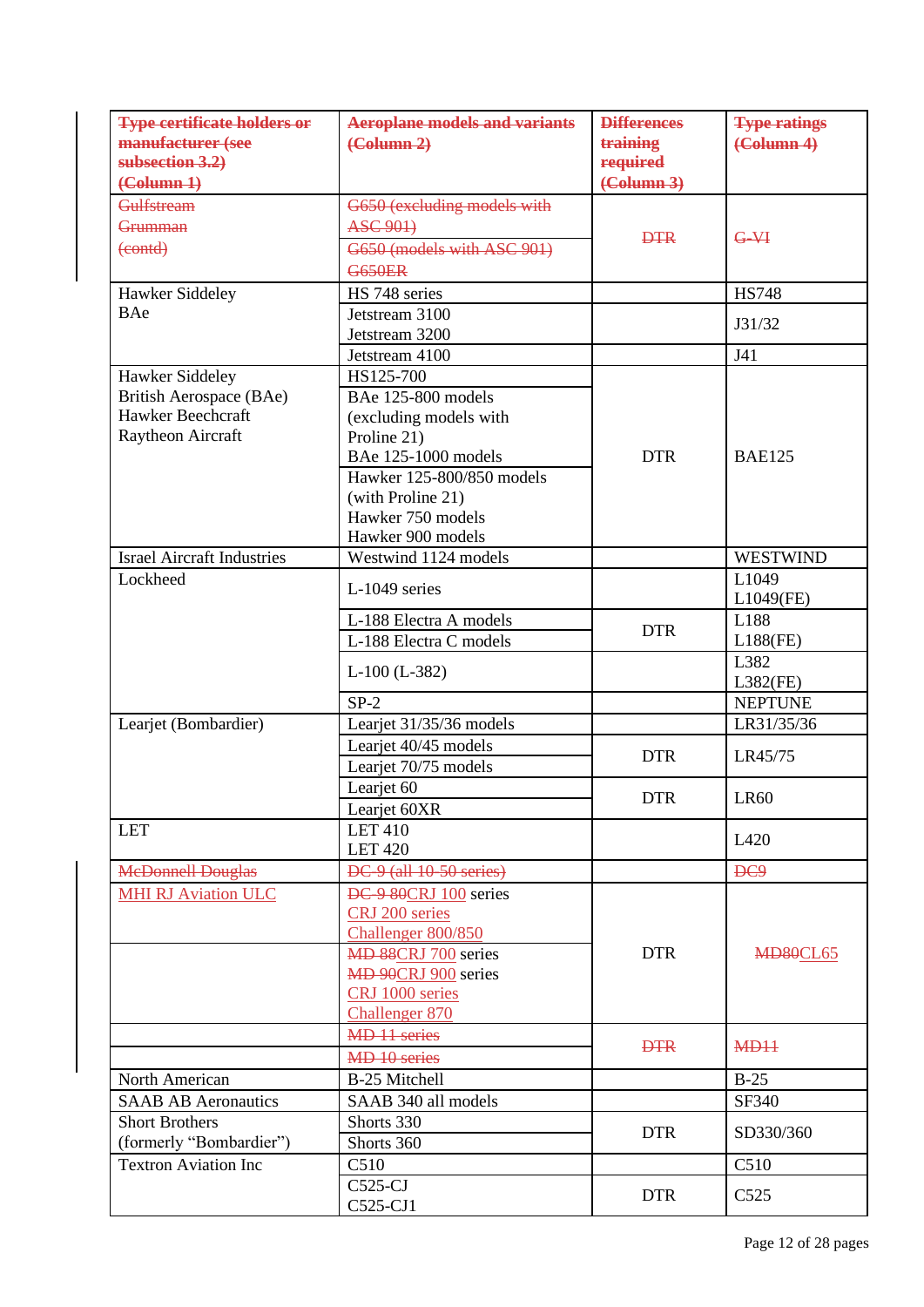| <b>Type certificate holders or</b><br>manufacturer (see<br>subsection 3.2)<br>$(\text{Column } 1)$ | <b>Aeroplane models and variants</b><br>(Column 2)                                                                                                   | <b>Differences</b><br>training<br>required<br>$\left(\text{Column } 3\right)$ | <b>Type ratings</b><br>$\left(\text{Column } 4\right)$ |
|----------------------------------------------------------------------------------------------------|------------------------------------------------------------------------------------------------------------------------------------------------------|-------------------------------------------------------------------------------|--------------------------------------------------------|
|                                                                                                    | C525A-CJ2<br>$C525-CJ1+$<br>$C525A-CJ2+$<br>C525B-CJ3<br>$C525B-CJ3+$<br>C525C-CJ4<br>C525 M2-CJM2                                                   |                                                                               |                                                        |
|                                                                                                    | C <sub>500</sub><br>C501<br>C550 (all models excluding<br>Bravo)<br>C551 series<br>C560 V<br>C550 Bravo<br>C560 Ultra<br>C560 Encore<br>C560 Encore+ | <b>DTR</b>                                                                    | C500/550/560                                           |
|                                                                                                    | C560 XL (Excel)<br><b>C560 XLS</b><br>$C560$ $XLS+$                                                                                                  | <b>DTR</b>                                                                    | <b>C560XL</b>                                          |
|                                                                                                    | C650 Citation III<br>C650 Citation VI<br>C650 Citation VII                                                                                           |                                                                               | C650                                                   |
|                                                                                                    | C680 Sovereign<br>C680 Sovereign+<br>C680A Latitude                                                                                                  | <b>DTR</b>                                                                    | C680                                                   |
|                                                                                                    | C750 Citation X                                                                                                                                      | <b>DTR</b>                                                                    | C750                                                   |
| Viking Air                                                                                         | $HU-16D$                                                                                                                                             |                                                                               | <b>ALBATROSS</b>                                       |
|                                                                                                    | CL-215T<br>CL-415                                                                                                                                    |                                                                               | CL415                                                  |
|                                                                                                    | DH 4 Caribou                                                                                                                                         |                                                                               | DHC4                                                   |
|                                                                                                    | DHC 7 series                                                                                                                                         |                                                                               | DHC7                                                   |

*Note* For Schedule 2, additional multi-crew type ratings are represented by the following codes appended to a type rating:

- $\frac{1}{1}$ (CR): cruise relief co-pilot;
- $\overline{\phantom{a}}$ (CRFE): cruise relief flight engineer;
- $\overline{\phantom{a}}$ (FE): flight engineer.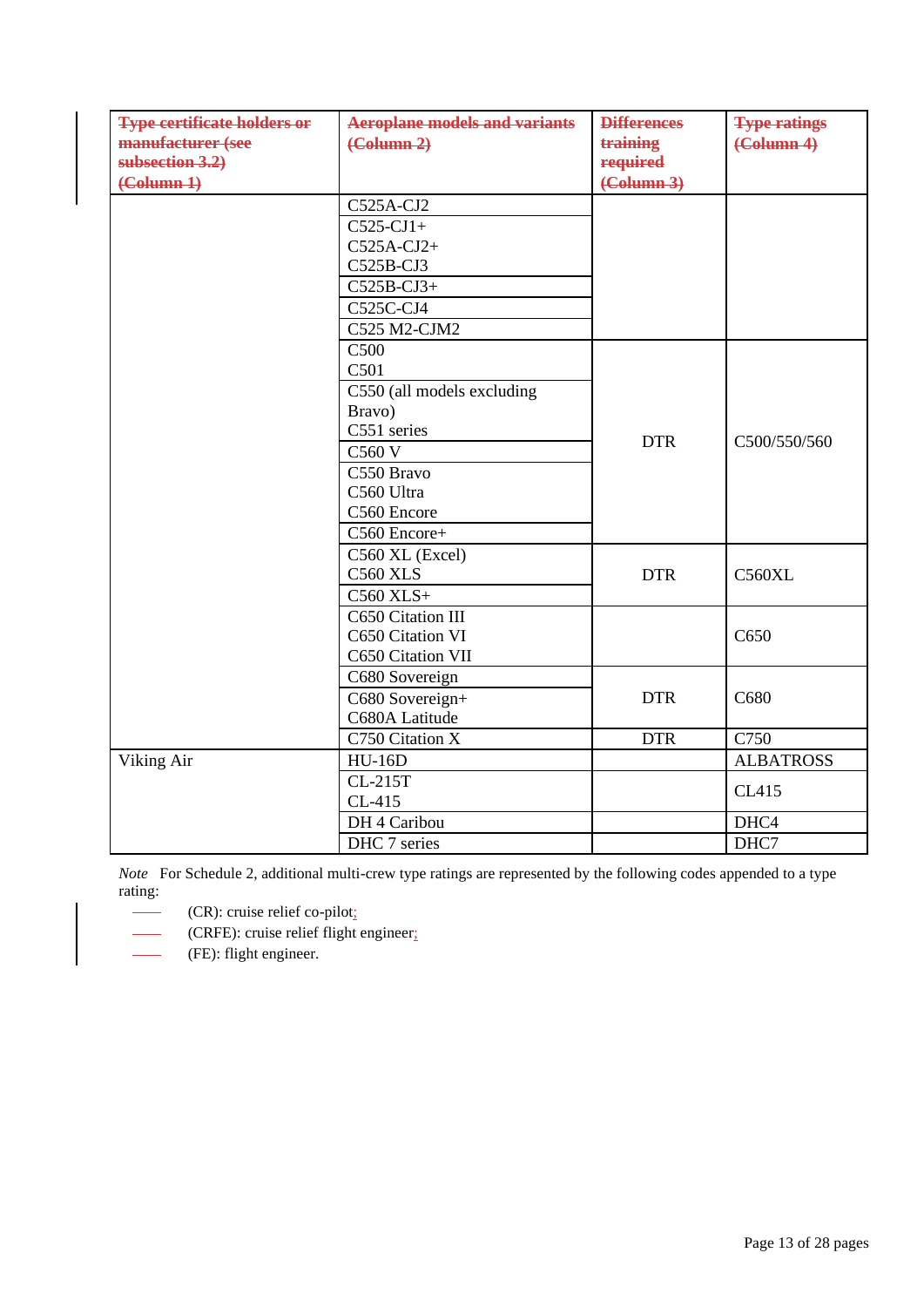## **Schedule 3 Multi-crew pilot helicopter type ratings, variants and differences training**

| <b>Type certificate holders</b><br>or manufacturer (see<br>subsection 3.2)<br>(Column 1) | <b>Helicopter models and variants</b><br>(Column 2)                                                            | <b>Differences</b><br>training<br>required<br>(Column 3) | <b>Type ratings</b><br>(Column 4) |
|------------------------------------------------------------------------------------------|----------------------------------------------------------------------------------------------------------------|----------------------------------------------------------|-----------------------------------|
| Airbus Helicopters<br>Aerospatiale<br>Eurocopter or EADS                                 | AS $332$ (C, C1, L and L1 models)<br>AS 332 (C1e and L1e models)<br>AS $332$ (L2 models)<br><b>EC225EC 225</b> | <b>DTR</b>                                               | AS332/EC225                       |
|                                                                                          | SA 330                                                                                                         |                                                          | <b>SA330</b>                      |
|                                                                                          | <b>EC</b> 175                                                                                                  |                                                          | <b>EC175</b>                      |
| Erikson Air-Crane                                                                        | S 64 series                                                                                                    |                                                          | SK64                              |
| Leonardo                                                                                 | <b>EH101</b>                                                                                                   |                                                          | <b>EH101</b>                      |
|                                                                                          | AW139                                                                                                          |                                                          | AW139                             |
|                                                                                          | AW189                                                                                                          |                                                          | AW189                             |
| Sikorsky                                                                                 | S 55 (piston engine models)                                                                                    | <b>DTR</b>                                               | <b>SK55</b>                       |
|                                                                                          | S 55 (turbine engine models)                                                                                   |                                                          |                                   |
|                                                                                          | S 61                                                                                                           |                                                          | <b>SK61</b>                       |
|                                                                                          | S 62                                                                                                           |                                                          | SK62                              |
|                                                                                          | S 76A series                                                                                                   |                                                          |                                   |
|                                                                                          | S 76B series                                                                                                   | <b>DTR</b>                                               | <b>SK76</b>                       |
|                                                                                          | S 76C series                                                                                                   |                                                          |                                   |
|                                                                                          | S 76D series                                                                                                   |                                                          |                                   |
|                                                                                          | S 70 series                                                                                                    |                                                          |                                   |
|                                                                                          | S-EH-60 series                                                                                                 |                                                          |                                   |
|                                                                                          | HH-60 series                                                                                                   |                                                          | <b>SK70</b>                       |
|                                                                                          | MH-60 series<br>SH-60 series                                                                                   |                                                          |                                   |
|                                                                                          | UH-60 series                                                                                                   |                                                          |                                   |
|                                                                                          | S 92                                                                                                           |                                                          | <b>SK92</b>                       |

**(See sections 6, 8 and 10, and CASR 61.055 (1) (a), (b) and (c).)**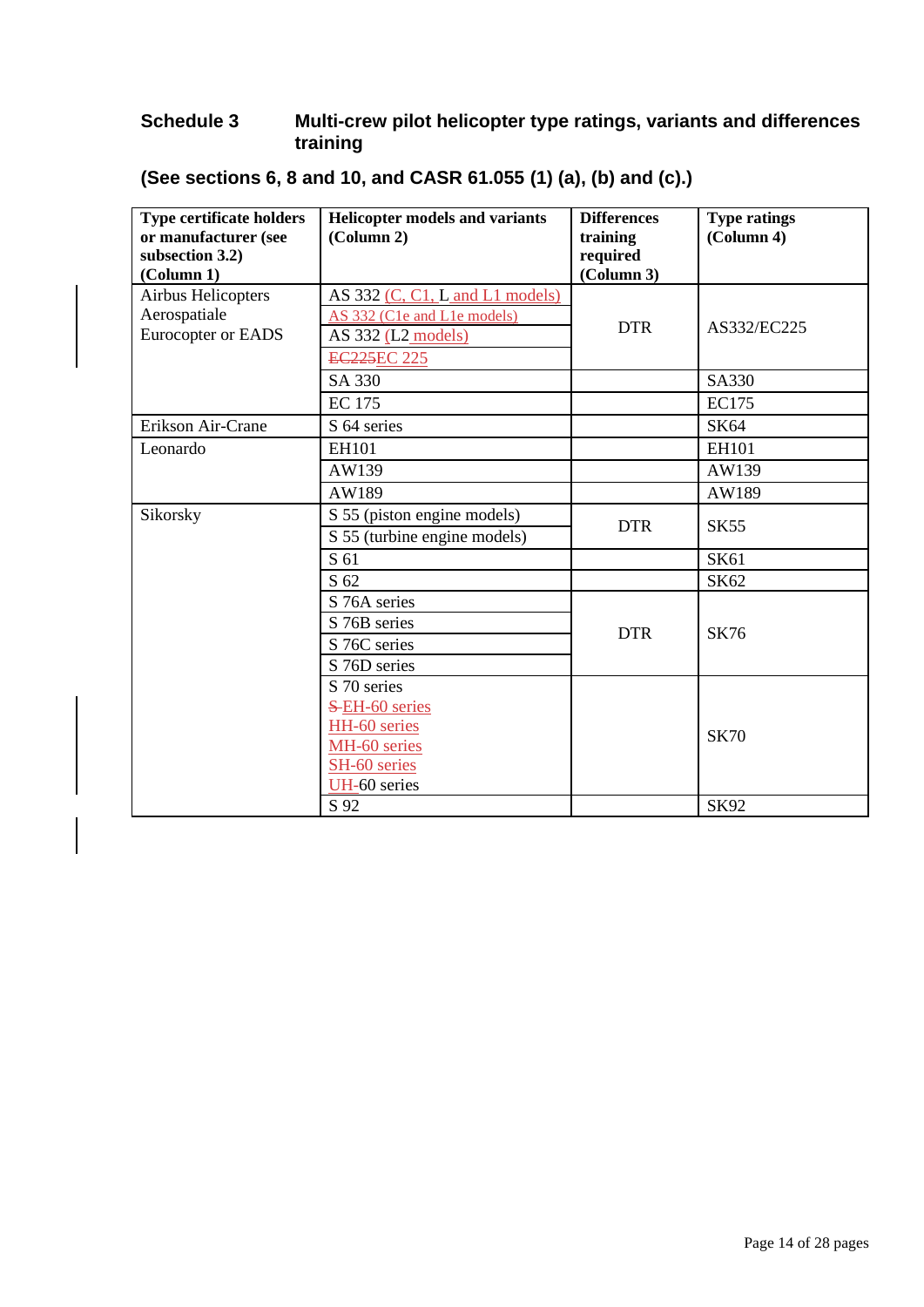#### **Schedule 4 Multi-crew type ratings for which flight review or instrument proficiency check met by a single flight review**

**(See section 11, and CASR 61.055 (1) (d).)**

RESERVED.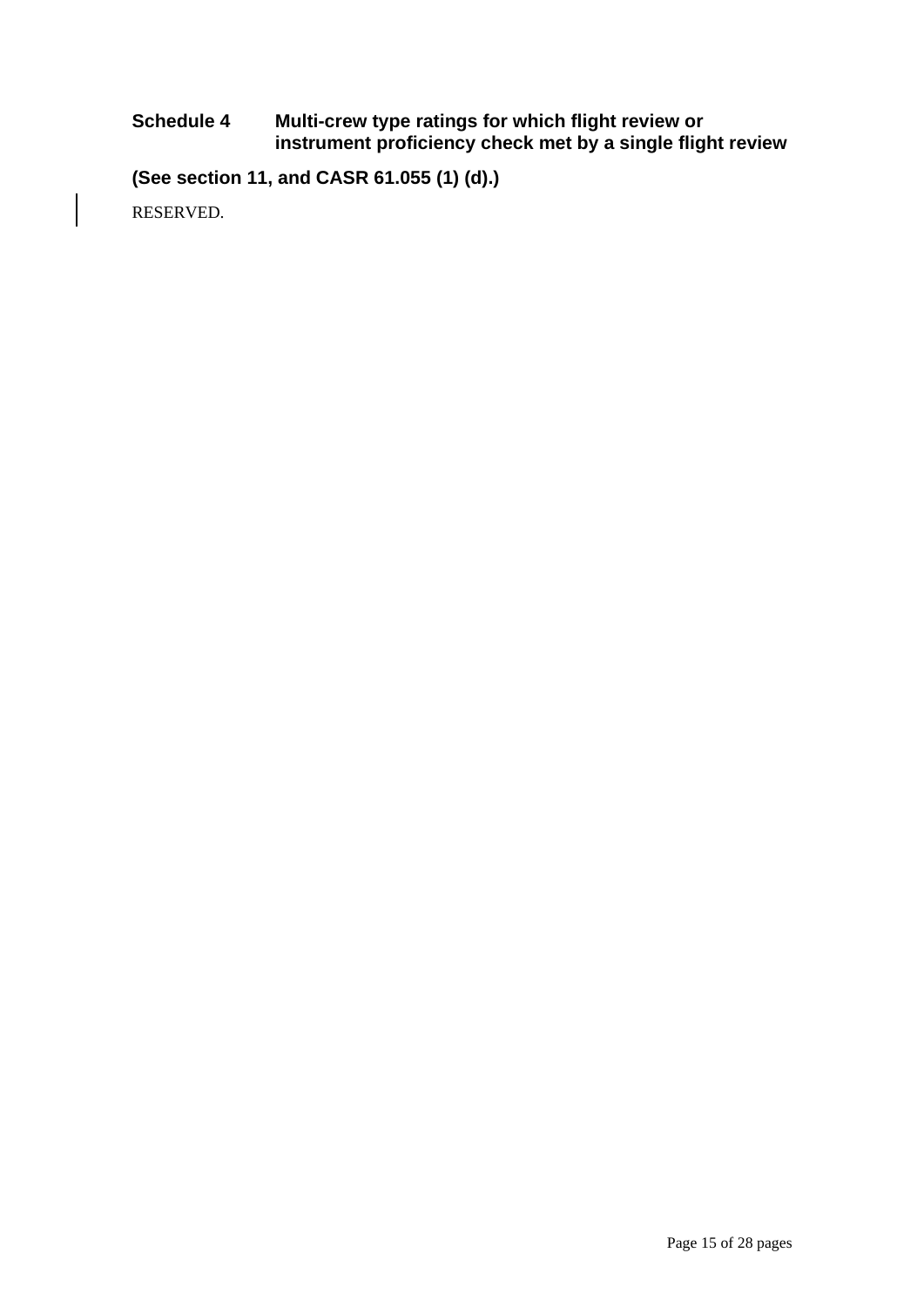#### **Schedule 5 Multi-crew type ratings for which instrument proficiency check met by a single instrument proficiency check**

**(See section 12, and CASR 61.055 (1) (e).)**

RESERVED.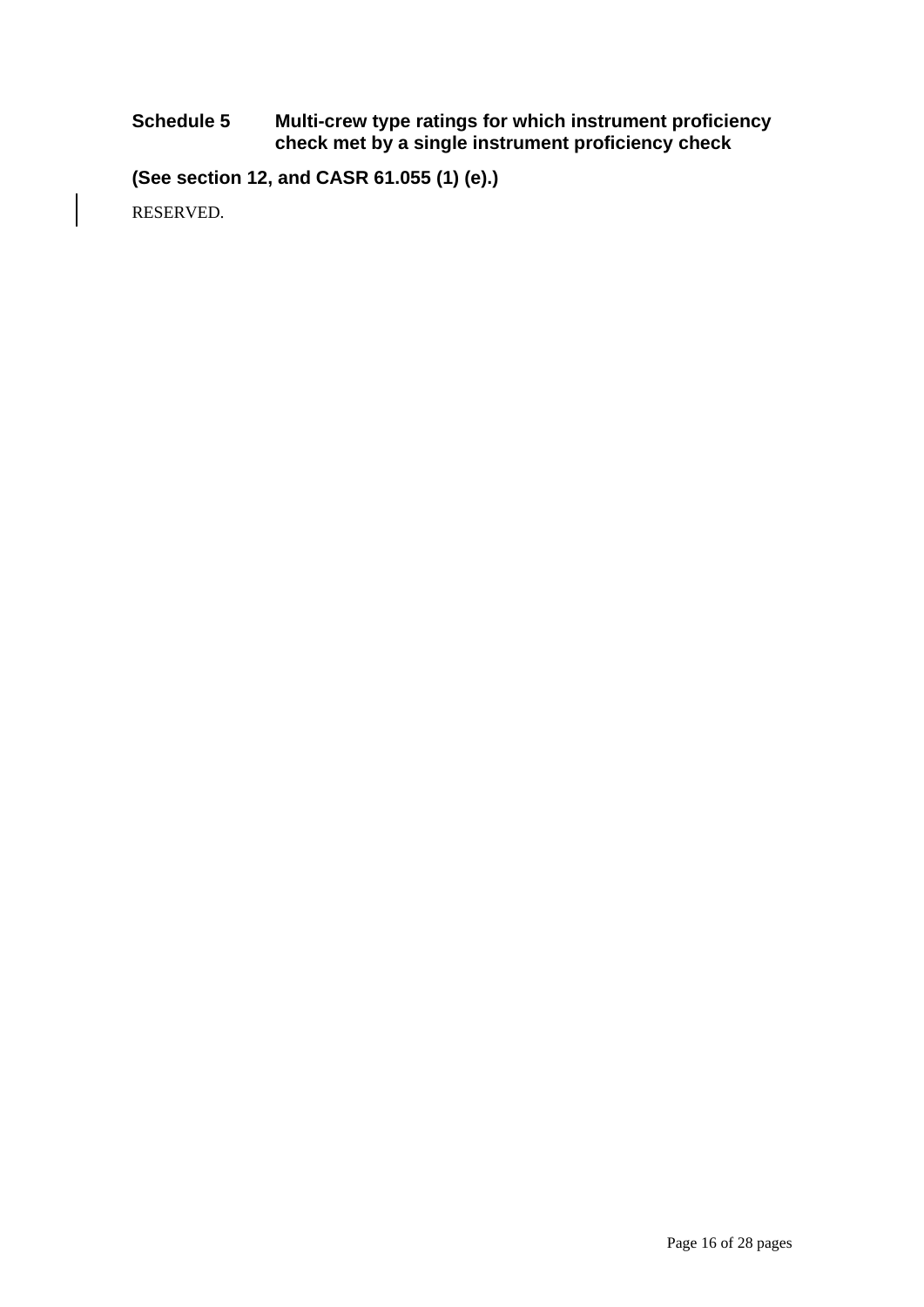

**Australian Government** 

# **Civil Aviation Safety Authority**

# **Schedule 6 Single-pilot type-rated aeroplanes, type ratings, variants and differences training**

# **(See sections 13, 15, 17 and 19, and CASR 61.060 (1) (a) and (b).)**

| Type certificate holders or<br>manufacturer (see<br>subsection 3.2)<br>(Column 1) | <b>Aeroplane models and</b><br>variants<br>(Column 2) | <b>Differences</b><br>training<br>required<br>(Column 3) | <b>Type ratings</b><br>(Column 4) |
|-----------------------------------------------------------------------------------|-------------------------------------------------------|----------------------------------------------------------|-----------------------------------|
| <b>Beechcraft Corporation</b>                                                     |                                                       |                                                          |                                   |
| Hawker Beechcraft                                                                 |                                                       |                                                          |                                   |
| Raytheon Aircraft                                                                 |                                                       |                                                          |                                   |
| See Textron Aviation Inc                                                          |                                                       |                                                          |                                   |
| Cessna                                                                            |                                                       |                                                          |                                   |
| See Textron Aviation Inc                                                          |                                                       |                                                          |                                   |
| Dornier<br><b>RUAG Aerospace Services</b><br>GmbH                                 | Dornier 228 series                                    |                                                          | DO228                             |
| <b>Eclipse Aerospace</b>                                                          | <b>EA500</b>                                          |                                                          | <b>EA500</b>                      |
| Embraer                                                                           | EMB 500 (Phenom 100) all                              |                                                          |                                   |
|                                                                                   | models                                                | <b>DTR</b>                                               | PHENOM(SP)                        |
|                                                                                   | EMB 505 (Phenom 300) all                              |                                                          |                                   |
|                                                                                   | models                                                |                                                          |                                   |
| Grumman                                                                           | G-73 Mallard (all piston engine                       |                                                          |                                   |
|                                                                                   | models)                                               | <b>DTR</b>                                               | G73(SP)                           |
|                                                                                   | G-73T Turbo Mallard                                   |                                                          |                                   |
| Mitsubishi Aircraft                                                               | MU-2 (all models)                                     |                                                          | MU <sub>2</sub>                   |
| Pilatus Aircraft Ltd                                                              | $PC-24$                                               | <b>DTR</b>                                               | <b>PC-24</b>                      |
|                                                                                   | $PC-24$ (with TF)                                     |                                                          |                                   |
|                                                                                   | PC-24 (with AYT and TF)                               |                                                          |                                   |
| Swearingen                                                                        | Metro II                                              |                                                          |                                   |
| Fairchild                                                                         | Merlin IVA                                            |                                                          |                                   |
| M7 Aerospace                                                                      | Metro III/23                                          |                                                          |                                   |
|                                                                                   | Merlin IVC                                            |                                                          |                                   |
|                                                                                   | Merlin IIIC/300                                       | <b>DTR</b>                                               | SA226/227                         |
|                                                                                   | Merlin IIB                                            |                                                          |                                   |
|                                                                                   | Merlin III                                            |                                                          |                                   |
|                                                                                   | Merlin IIIA                                           |                                                          |                                   |
|                                                                                   | Merlin IIIB                                           |                                                          |                                   |
| <b>Textron Aviation Inc</b>                                                       | C510                                                  |                                                          | C510(SP)                          |
|                                                                                   | $C525-CJ$                                             |                                                          |                                   |
|                                                                                   | C525-CJ1                                              |                                                          |                                   |
|                                                                                   | C525A-CJ2                                             |                                                          |                                   |
|                                                                                   | $C525-CJ1+$                                           |                                                          |                                   |
|                                                                                   | $C525A-CJ2+$                                          | <b>DTR</b>                                               | C525(SP)                          |
|                                                                                   | C525B-CJ3                                             |                                                          |                                   |
|                                                                                   | $C525B-CJ3+$                                          |                                                          |                                   |
|                                                                                   | C525C-CJ4                                             |                                                          |                                   |
|                                                                                   | C525 M2-CJM2                                          |                                                          |                                   |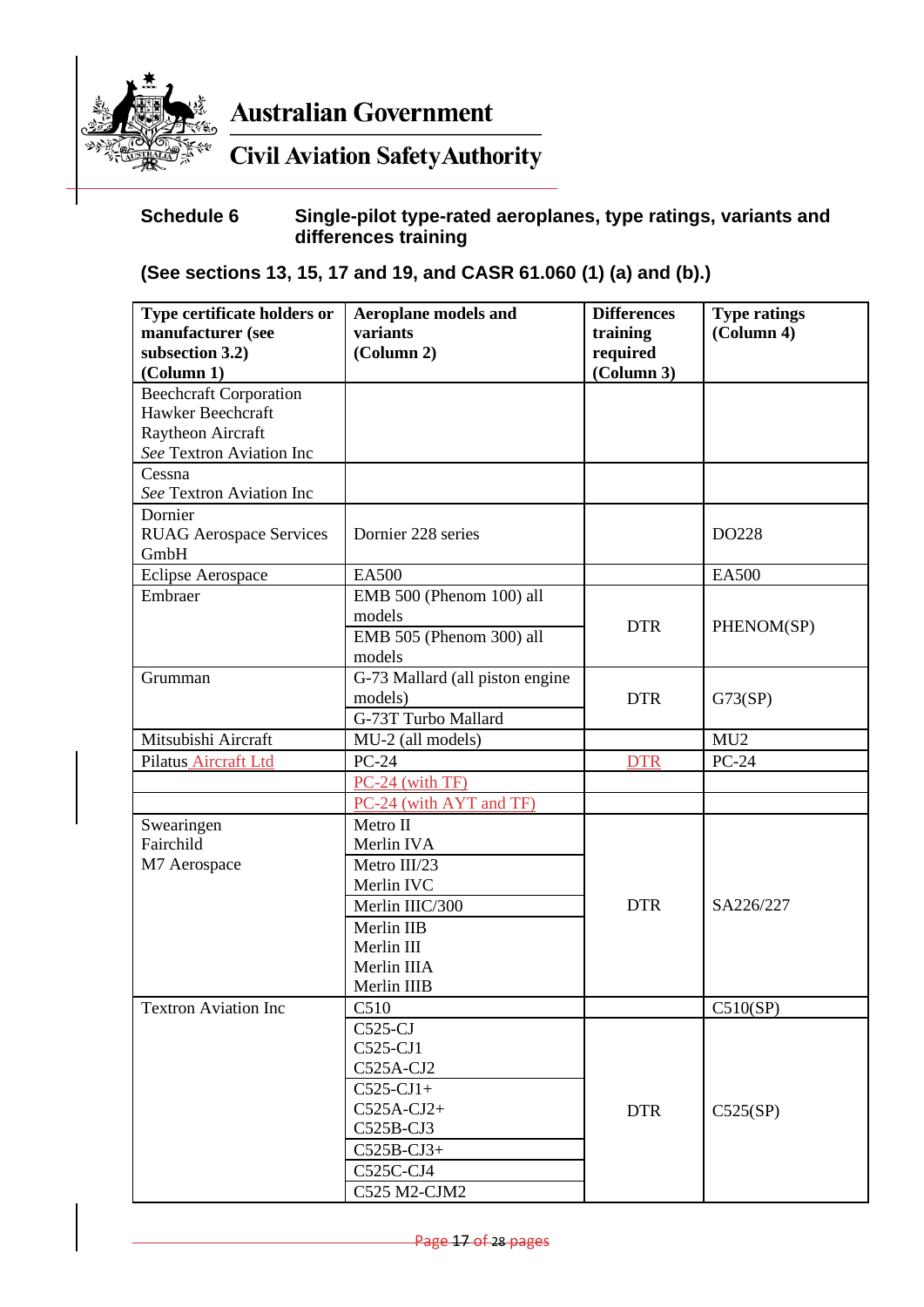| Type certificate holders or<br>manufacturer (see<br>subsection 3.2)<br>(Column 1) | <b>Aeroplane models and</b><br>variants<br>(Column 2)                                                                                              | <b>Differences</b><br>training<br>required<br>(Column 3) | <b>Type ratings</b><br>(Column 4) |
|-----------------------------------------------------------------------------------|----------------------------------------------------------------------------------------------------------------------------------------------------|----------------------------------------------------------|-----------------------------------|
| <b>Textron Aviation Inc</b><br>(contd)                                            | C <sub>500</sub><br>C <sub>501</sub>                                                                                                               |                                                          |                                   |
|                                                                                   | C550 (all models excluding<br>Bravo)<br>C551 series<br>C <sub>560</sub> V<br>C <sub>550</sub> Bravo<br>C560 Ultra<br>C560 Encore<br>$C560$ Encore+ | <b>DTR</b>                                               | C500/550/560(SP)                  |
|                                                                                   | King Air 300 (all models)<br>King Air 350 (all models)<br>Beechcraft 1900 (all models)                                                             | <b>DTR</b>                                               | BE350/1900                        |
|                                                                                   | Premier 390 (all models)                                                                                                                           |                                                          | <b>RA390(SP)</b>                  |

 $\overline{\phantom{a}}$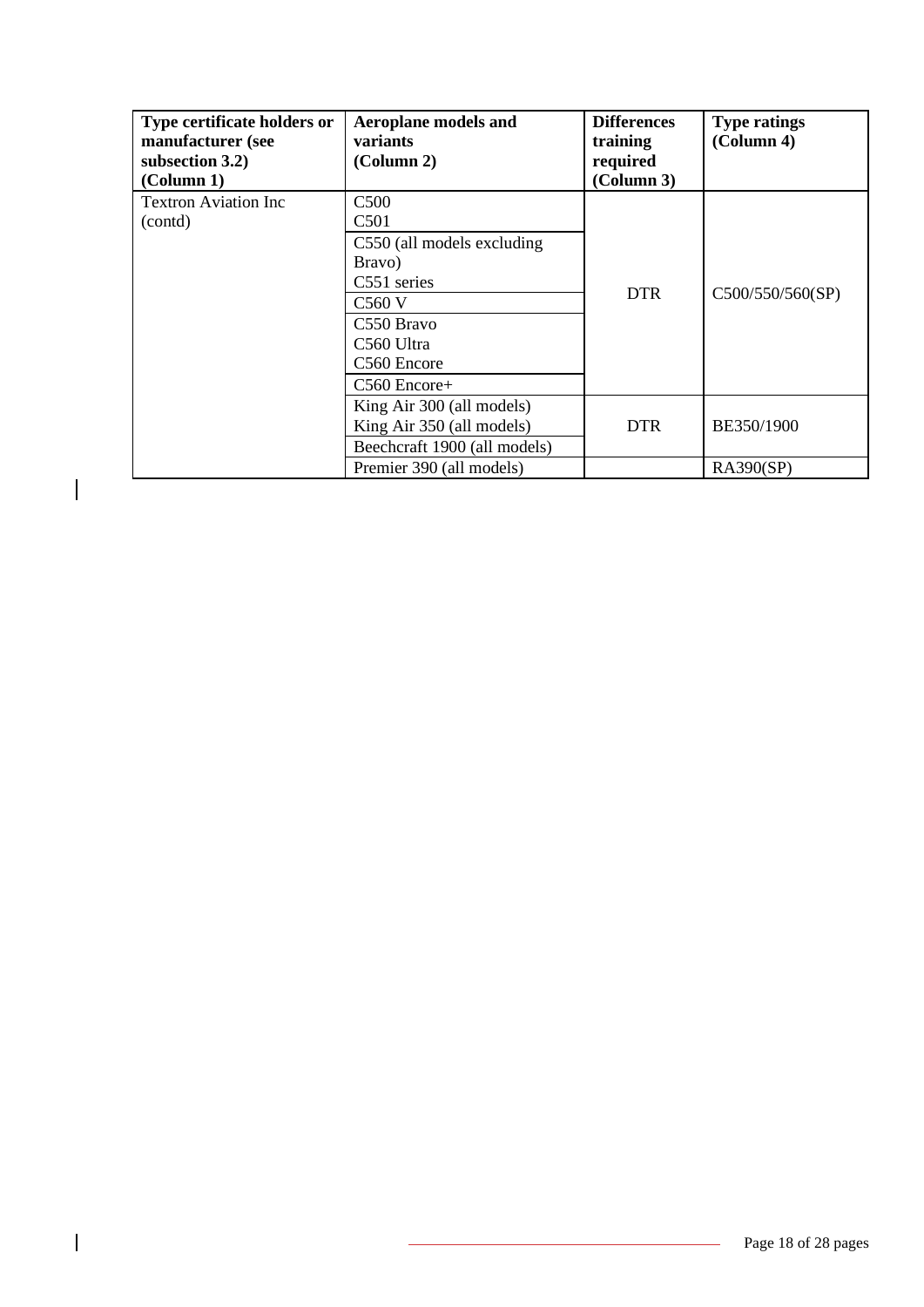#### **Schedule 7 Single-pilot type-rated helicopters, type ratings, variants and differences training**

| <b>Type certificate holders</b> | <b>Helicopter models and variants</b> | <b>Differences</b> | <b>Type ratings</b> |
|---------------------------------|---------------------------------------|--------------------|---------------------|
| or manufacturer (see            | (Column 2)                            | training           | (Column 4)          |
| subsection 3.2)                 |                                       | required           |                     |
| (Column 1)                      |                                       | (Column 3)         |                     |
| <b>Agusta Westland</b>          |                                       |                    |                     |
| Agusta                          |                                       |                    |                     |
| See Leonardo                    |                                       |                    |                     |
| <b>Bell Helicopters</b>         |                                       |                    |                     |
| See Bell Helicopter             |                                       |                    |                     |
| Textron Inc.                    |                                       |                    |                     |
| Leonardo                        |                                       |                    |                     |
| Airbus Helicopters              | BO 105 (all models)                   |                    | <b>BO</b> 105       |
| Aerospatiale                    | EC 135 (excluding H and CPDS          |                    |                     |
| Eurocopter                      | models)                               | <b>DTR</b>         | <b>EC135</b>        |
| Kawasaki                        | EC 135 (all CPDS models)              |                    |                     |
|                                 | H 135 (T3H and P3H models)            |                    |                     |
|                                 | AS 355                                |                    |                     |
|                                 | AS 355 N                              | <b>DTR</b>         | AS355               |
|                                 | MBB-BK117 (all A and B models)        |                    |                     |
|                                 | MBB-BK117 C-1 models                  |                    |                     |
|                                 | MBB-BK117 C-2 (EC145-models)          | <b>DTR</b>         | <b>BK117/EC145</b>  |
|                                 | MBB-BK117 D-2 (H145-models)           |                    |                     |
|                                 | MBB-BK117 D-3 models                  |                    |                     |
|                                 | SA 365 (excluding all N and N3        |                    |                     |
|                                 | models)                               |                    |                     |
|                                 | SA/AS 365 (N models excluding         |                    |                     |
|                                 | N <sub>3</sub> models)                | <b>DTR</b>         | AS365/EC155         |
|                                 | AS 365 N3                             |                    |                     |
|                                 | AS 365 N3+                            |                    |                     |
|                                 | <b>EC</b> 155                         |                    |                     |
|                                 | <b>EC 175</b>                         |                    | <b>EC175</b>        |
|                                 | AS 332 (C, C1, L and L1 models)       |                    |                     |
|                                 | AS 332 (C1e and L1e models)           |                    |                     |
|                                 | AS 332 (L2 models)                    | <b>DTR</b>         | AS332/EC225         |
|                                 | <b>EC 225</b>                         |                    |                     |
|                                 | <b>SA 330</b>                         |                    | <b>SA330</b>        |
| <b>Bell Helicopter</b>          | 206 LT                                |                    | BH206LT             |
| Textron Inc.                    | Bell 214 (excluding Bell 214 ST)      |                    | <b>BH214</b>        |
|                                 | Bell 214 ST                           |                    | BH214ST             |
|                                 | <b>Bell 222</b>                       |                    |                     |
|                                 | <b>Bell 230</b>                       | <b>DTR</b>         | BH222/430           |
|                                 | <b>Bell 430</b>                       |                    |                     |
|                                 | <b>Bell 427</b>                       |                    | <b>BH427</b>        |
|                                 | <b>Bell 429</b>                       |                    | <b>BH429</b>        |
|                                 |                                       |                    |                     |

# **(See sections 14, 16, 18 and 20, and CASR 61.060 (1) (a) and (b).)**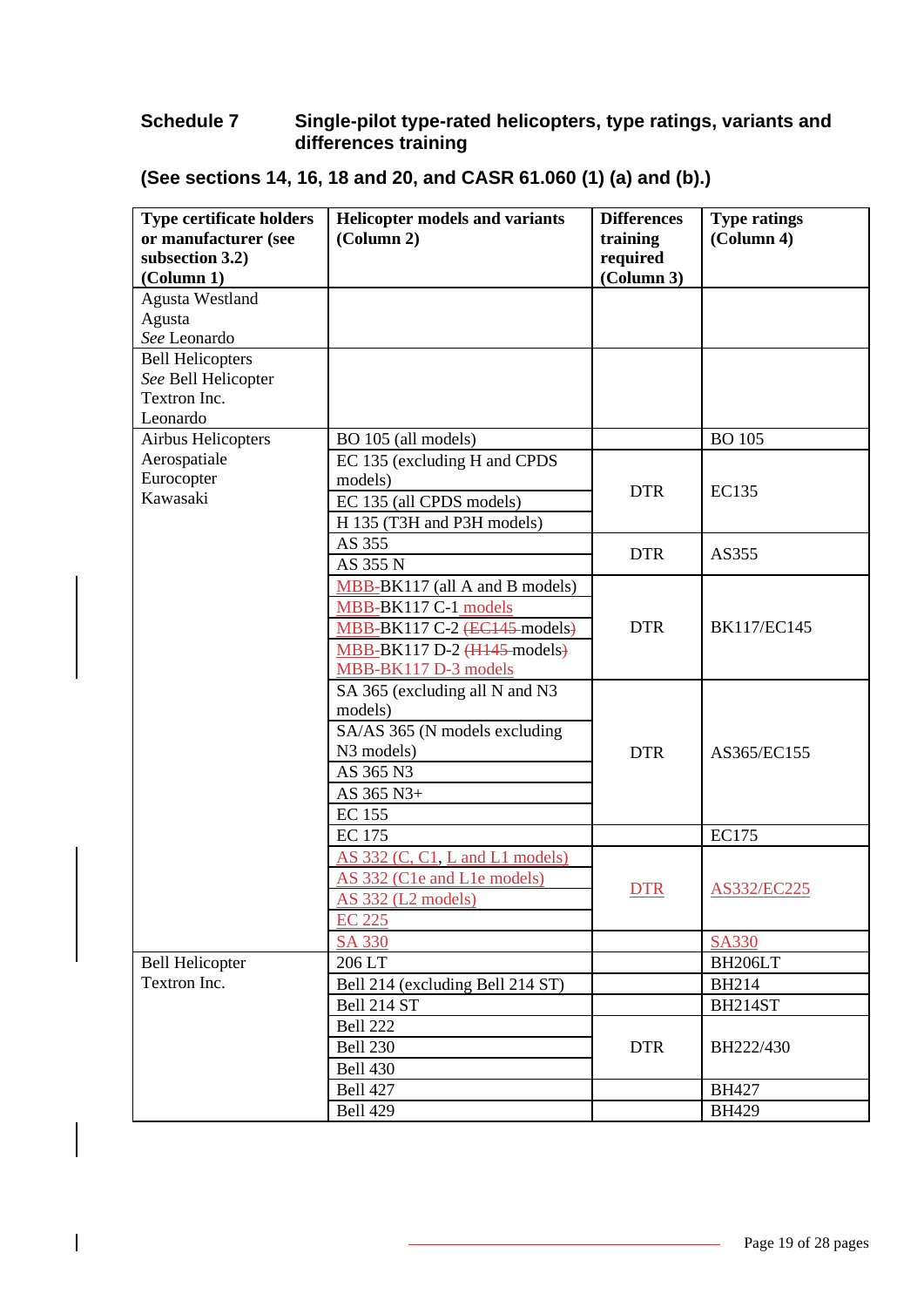| <b>Type certificate</b><br>holders or | <b>Helicopter models and</b><br>variants | <b>Differences training</b><br>required | <b>Type ratings</b><br>(Column 4) |
|---------------------------------------|------------------------------------------|-----------------------------------------|-----------------------------------|
| manufacturer (see                     | (Column 2)                               | (Column 3)                              |                                   |
| subsection 3.2)                       |                                          |                                         |                                   |
| (Column 1)                            |                                          |                                         |                                   |
| <b>Bell Helicopter</b>                | Bell/AB212                               |                                         |                                   |
| Textron Inc.<br>Leonardo              | Bell/AB412                               | <b>DTR</b>                              | BH212/412                         |
| Kaman                                 | K-Max (K1200)                            |                                         | K1200                             |
| Leonardo                              | A 109 (all A and C models)               |                                         |                                   |
|                                       | A 109 E                                  |                                         |                                   |
|                                       | A 109 K2                                 | <b>DTR</b>                              | A109                              |
|                                       | A 109 S                                  |                                         |                                   |
|                                       | A 109 SP                                 |                                         |                                   |
|                                       | AW 139                                   |                                         | AW139                             |
|                                       | AW 169                                   |                                         | AW169                             |
|                                       | AW189                                    |                                         | AW189                             |
| <b>MD</b> Helicopters                 | MD 900 Explorer                          | <b>DTR</b>                              | <b>MD900</b>                      |
|                                       | <b>MD 902S</b>                           |                                         |                                   |
| <b>PZL</b>                            | W-3A Sokol                               |                                         | W3A                               |
| Sikorsky                              | S 58                                     |                                         | <b>SK58</b>                       |
|                                       | S 58 (turbine engine models)             |                                         | SK58T                             |
|                                       | S 61                                     |                                         | SK61                              |
|                                       | S 76A series                             |                                         |                                   |
|                                       | S 76B series                             | <b>DTR</b>                              | <b>SK76</b>                       |
|                                       | S 76C series                             |                                         |                                   |
|                                       | S 76D series                             |                                         |                                   |

 $\overline{\phantom{a}}$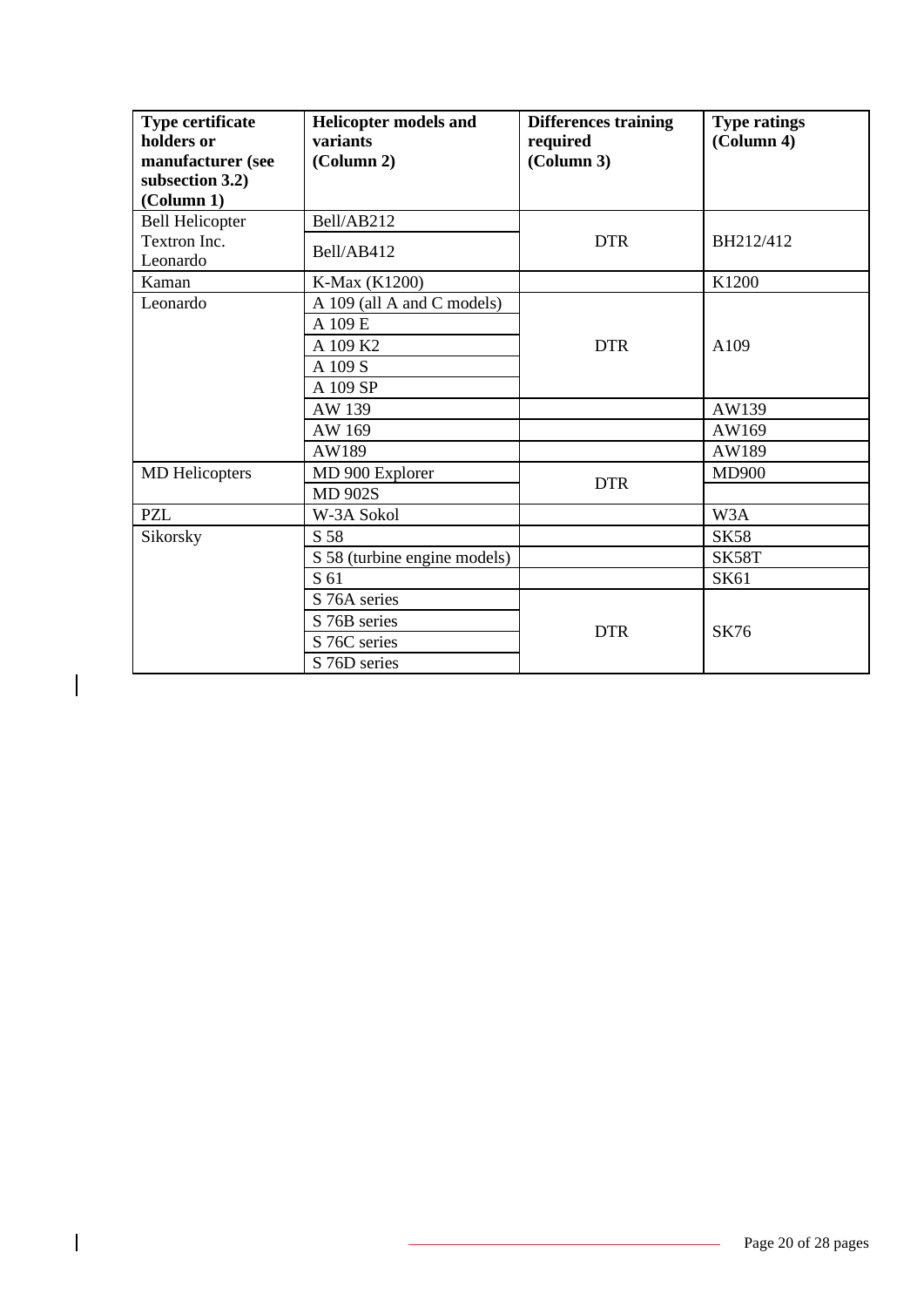#### **Schedule 8 Single-pilot type ratings for which flight review met by a single flight review**

**(See section 21, and CASR 61.060 (1) (c).)** RESERVED.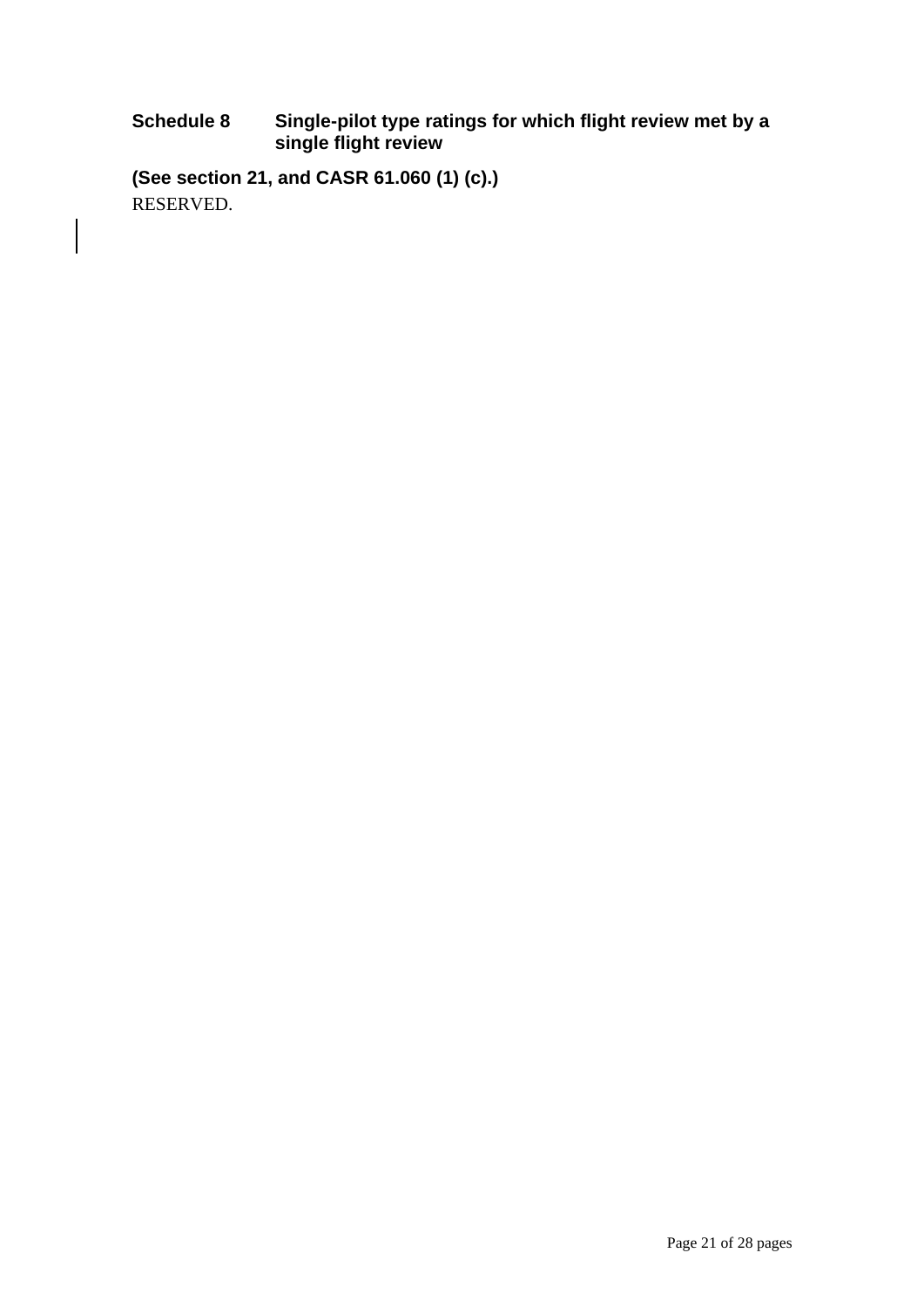#### **Schedule 9 Single-pilot type ratings for which instrument proficiency check met by a single instrument proficiency check**

**(See section 22, and CASR 61.060 (1) (d).)**

RESERVED.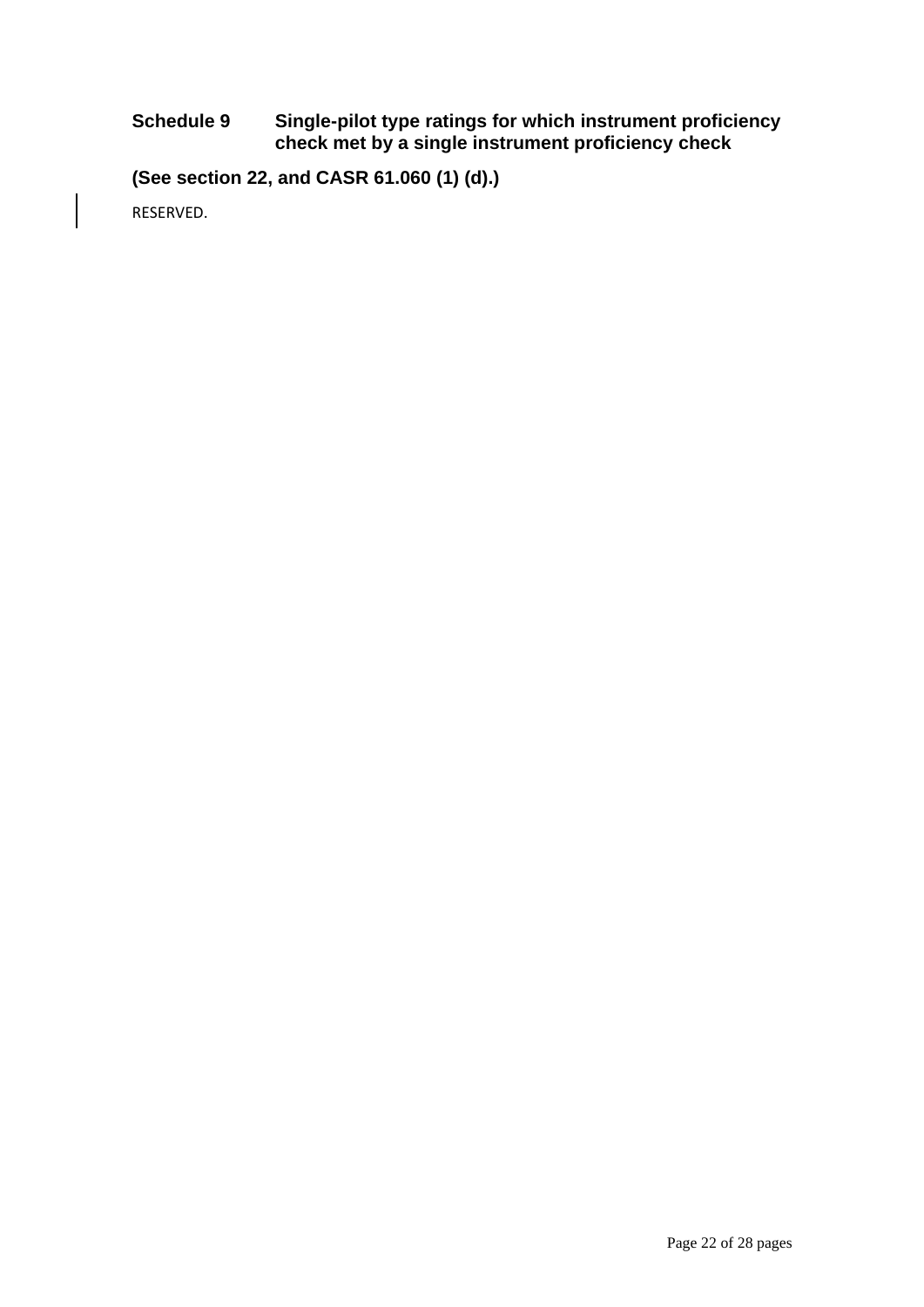#### **Schedule 10 Types of multi-engine aeroplanes for which the conduct of a flight review for a pilot rating meets the flight review requirements for the multi-engine aeroplane class rating**

| Type certificate holders or    | <b>Types of multi-engine aeroplanes</b> | Licence entry (for       |
|--------------------------------|-----------------------------------------|--------------------------|
| manufacturer (see              | (Column 2)                              | administrative use only) |
| subsection 3.2)                |                                         | (Column 3)               |
| (Column 1)                     |                                         |                          |
| <b>Beechcraft Corporation</b>  |                                         |                          |
| Hawker Beechcraft              |                                         |                          |
| Raytheon                       |                                         |                          |
| See Textron Aviation Inc       |                                         |                          |
| Dornier                        |                                         |                          |
| <b>RUAG Aerospace Services</b> | Dornier 228 series                      |                          |
| GmbH                           |                                         |                          |
| Douglas                        | DC-3 (all piston engine models)         |                          |
|                                | DC-3TP (all turbine engine models)      |                          |
| Grumman                        | G-73 Mallard (all piston engine models) |                          |
|                                | G-73T Turbo Mallard                     |                          |
|                                | G-73AT (multi-crew)                     |                          |
| Mitsubishi Aircraft            | MU-2 (all models)                       | <b>MEA</b>               |
| Swearingen                     | Metro II                                |                          |
| Fairchild                      | Merlin IVA                              |                          |
| M7 Aerospace                   | Metro III/23                            |                          |
|                                | Merlin IVC                              |                          |
|                                | Merlin IIIC/300                         |                          |
|                                | Merlin IIB                              |                          |
|                                | Merlin III                              |                          |
|                                | Merlin IIIA                             |                          |
|                                | Merlin IIIB                             |                          |
| <b>Textron Aviation Inc</b>    | King Air 300 (all models)               |                          |
|                                | King Air 350 (all models)               |                          |
|                                | Beech 1900 (all models)                 |                          |

# **(See subsection 23.1, and CASR 61.061.)**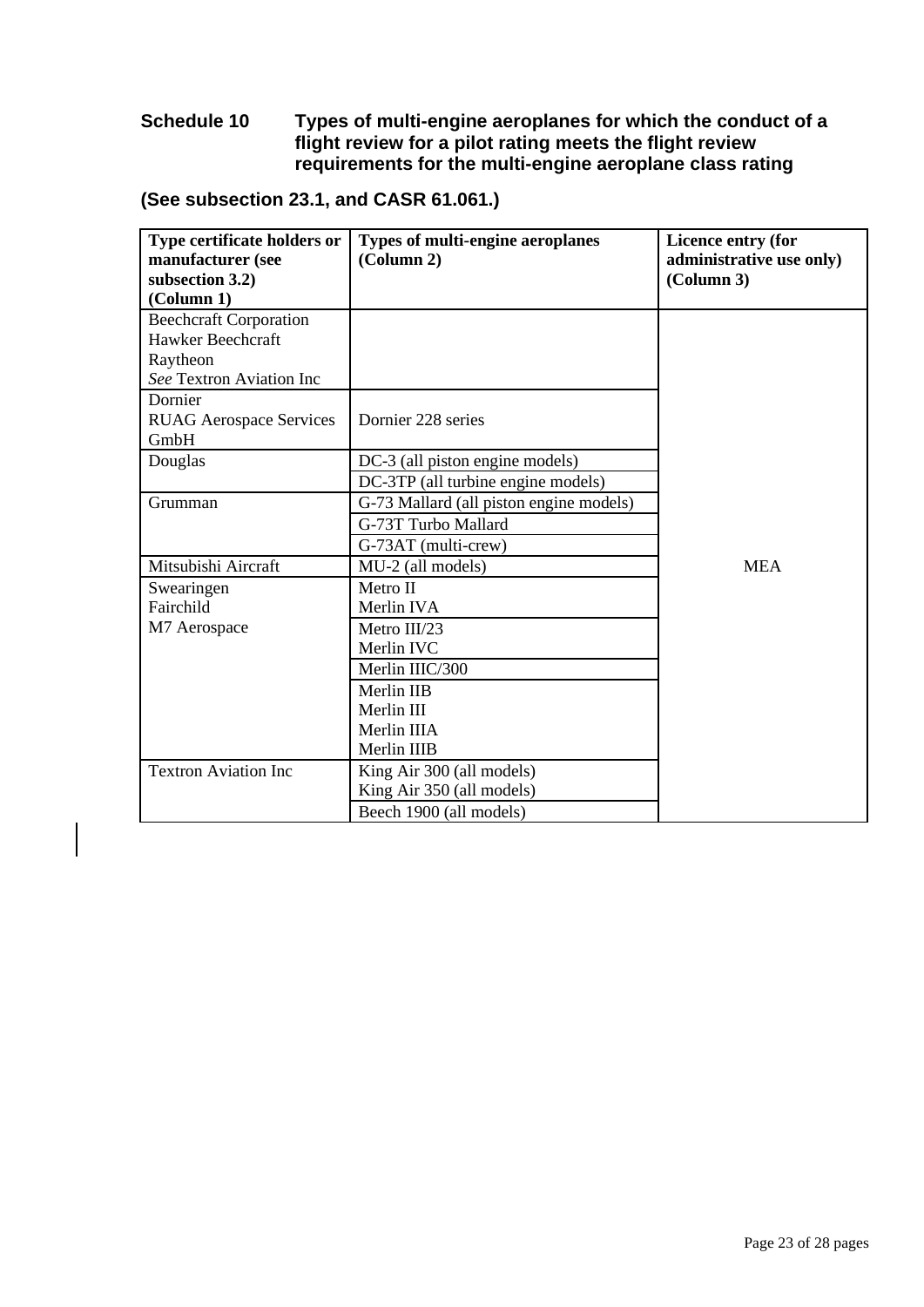**Schedule 11 Types of single-engine helicopters for which the conduct of a flight review for a pilot rating meets the flight review requirements for the single-engine helicopter class rating**

**(See subsection 23.2, and CASR 61.061.)**

RESERVED.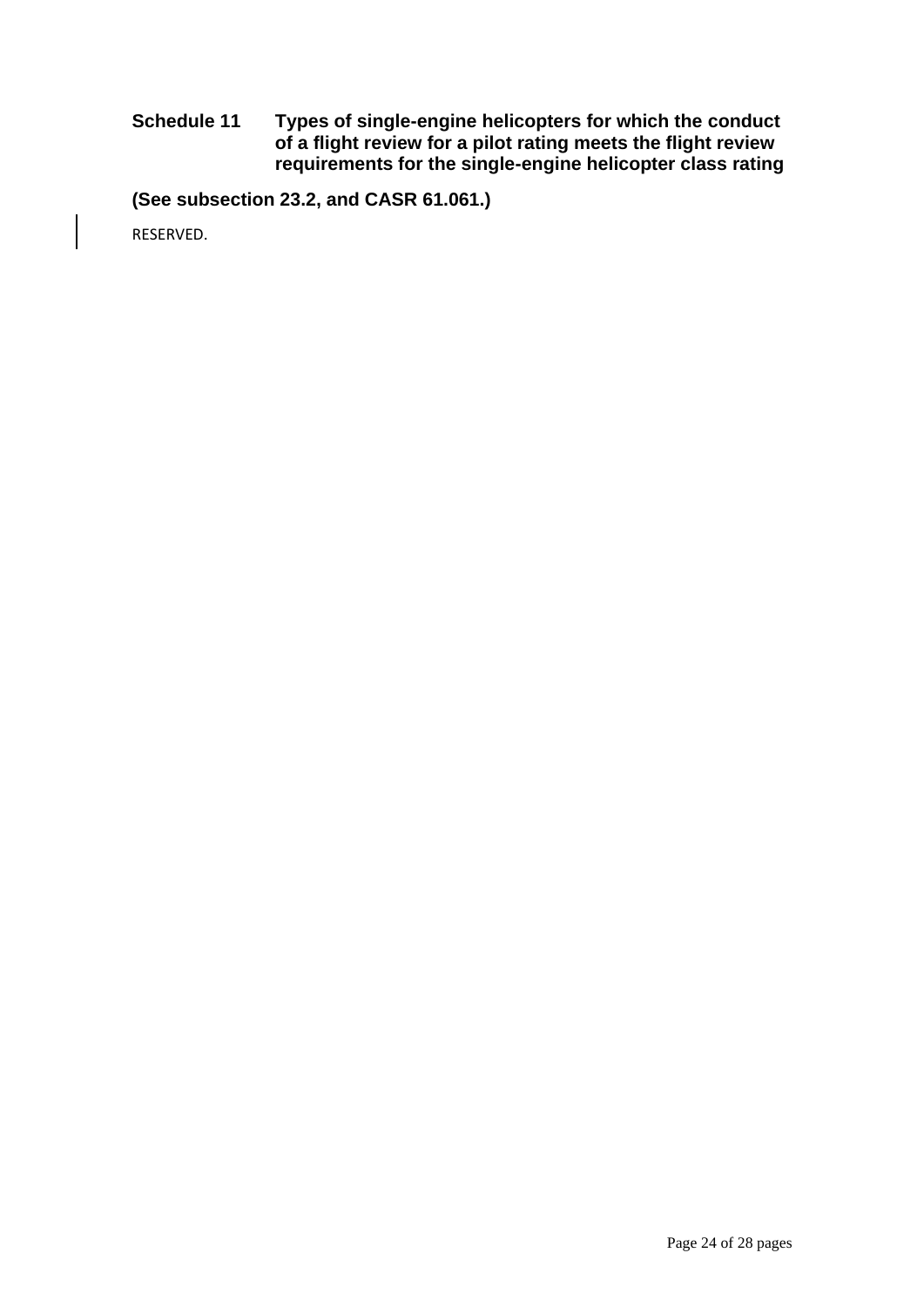#### **Schedule 12 Types of single-engine aeroplanes for which flight training and flight review are required for exercising the privileges of the single-engine aeroplane class rating**

**(See section 24, and CASR 61.062.)**

| Type certificate holders or<br>manufacturer or | Types and models of single-engine<br>aeroplanes | Licence entry (for<br>administrative use only) |
|------------------------------------------------|-------------------------------------------------|------------------------------------------------|
| manufacturer (see                              | (Column 2)                                      | (Column 3)                                     |
| subsection 3.2)<br>(Column 1)                  |                                                 |                                                |
|                                                |                                                 | $L-39$                                         |
| Aero Vodochody                                 | Aero L-39 Albatros                              |                                                |
|                                                | Aero L-29 Delfin                                | $L-29$                                         |
| <b>BAC</b>                                     | <b>BAC 167</b><br><b>BAC</b> Jet Provost        | <b>STRIKEMASTER</b>                            |
| Cessna                                         |                                                 |                                                |
| See Textron Aviation Inc                       |                                                 |                                                |
| Cirrus Design Corp                             | $SF-50$                                         | $SF-50$                                        |
| Daher                                          | TBM700 (all models)                             | <b>TBM700</b>                                  |
|                                                | Kodiak 100                                      | <b>KODIAK</b>                                  |
| De Havilland                                   | DH-115 Vampire                                  | <b>VAMPIRE</b>                                 |
| Hawker                                         | Hunter                                          | <b>HUNTER</b>                                  |
| Mikoyan                                        | MIG 15 (all models)                             | $MIG-15$                                       |
|                                                | MIG 17 (all models)                             | $MIG-17$                                       |
|                                                | MIG 21 (all models)                             | $MIG-21$                                       |
| Pacific Aerospace                              | P-750 XSTOL                                     | PAC750XL                                       |
| Pilatus                                        | <b>PC12</b>                                     | $PC-12$                                        |
|                                                | PC <sub>9</sub>                                 | $PC-9$                                         |
| <b>PZL</b>                                     | TS-11 Iskra (all models)                        | <b>ISKRA</b>                                   |
| <b>Quest Aircraft</b>                          |                                                 |                                                |
| See Daher                                      |                                                 |                                                |
| SIAI - Maechetti                               | S211                                            | S211                                           |
| <b>SOKO</b>                                    | Galeb G <sub>2</sub>                            | <b>GALEB</b>                                   |
| <b>Textron Aviation Inc</b>                    | C208 Caravan (all models)                       | C <sub>2088</sub> C <sub>208</sub>             |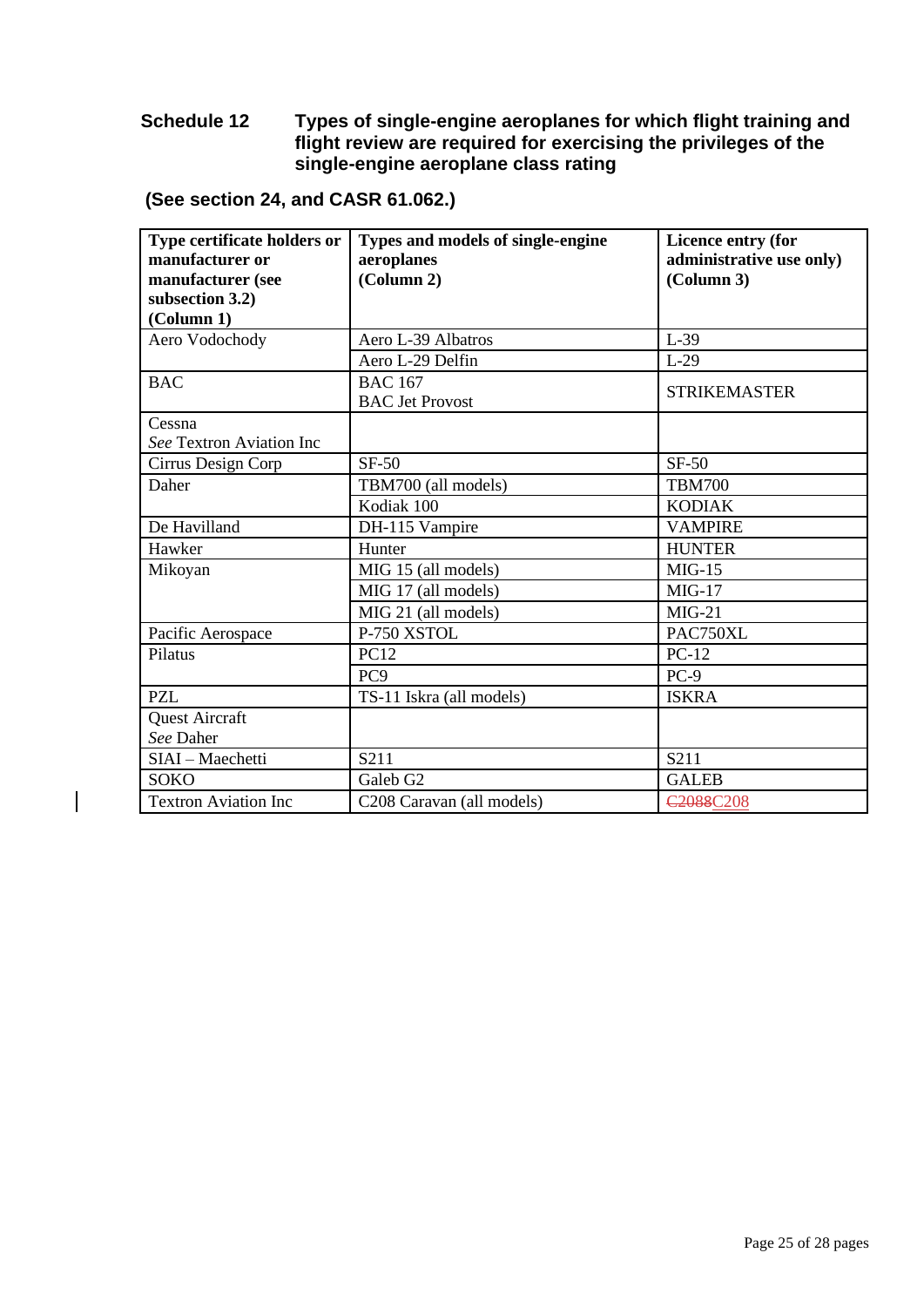#### **Schedule 13 Types of multi-engine aeroplanes for which flight training and flight review are required for exercising the privileges of the multi--engine aeroplane class rating**

| Type certificate holders or<br>manufacturer (see<br>subsection 3.2)<br>(Column 1) | Types and models of multi-engine<br>aeroplanes<br>(Column 2)      | Licence entry (for<br>administrative use only)<br>(Column 3) |
|-----------------------------------------------------------------------------------|-------------------------------------------------------------------|--------------------------------------------------------------|
| Aero Commander<br>Gulfstream<br>Rockwell                                          | Turbo Commander (all turbine engine<br>models)                    | AC690                                                        |
| Beechcraft<br>See Textron Aviation Inc                                            |                                                                   |                                                              |
| Cessna<br>Reims<br><b>Continental Motors</b><br>See Textron Aviation Inc          |                                                                   |                                                              |
| Embraer                                                                           | <b>EMB-110 Bandeirante</b>                                        | <b>BANDEIRANTE</b>                                           |
| Fouga                                                                             | CM-170                                                            | <b>MAGISTER</b>                                              |
| Government Aircraft<br>Factory (GAF)<br>English Electric                          | N22 (all models)<br>N <sub>24</sub> (all models)                  | <b>NOMAD</b>                                                 |
| Lockheed                                                                          | $L-10A$                                                           | $L-10A$                                                      |
| Piaggio                                                                           | P180 Avanti (all models)                                          | P180                                                         |
| Piper Aircraft                                                                    | PA-31T Cheyenne I (all models)<br>PA-31T Cheyenne II (all models) | PA31T                                                        |
|                                                                                   | PA-42-720 Cheyenne III (all models)                               | PA42-720                                                     |
|                                                                                   | PA-42-1000 Cheyenne 400                                           | PA42-1000                                                    |
| <b>Textron Aviation Inc</b>                                                       | King Air 90 (all models)                                          | <b>BE90</b>                                                  |
| Reims/Cessna                                                                      | King Air 200/250 (all models)                                     | BE200/250                                                    |
| <b>Continental Motors</b>                                                         | C425 (Conquest I)<br>F406                                         | F406/C425                                                    |
|                                                                                   | C441 (Conquest II)                                                | C441                                                         |
|                                                                                   | A-37 Dragonfly                                                    | $A-37$                                                       |
| Viking Air                                                                        | DHC-6 (all models)                                                | DHC <sub>6</sub>                                             |
| Vulcanair SpA                                                                     | AP68TP-600 Viator                                                 | AP68TP                                                       |

# **(See section 25, and CASR 61.062.)**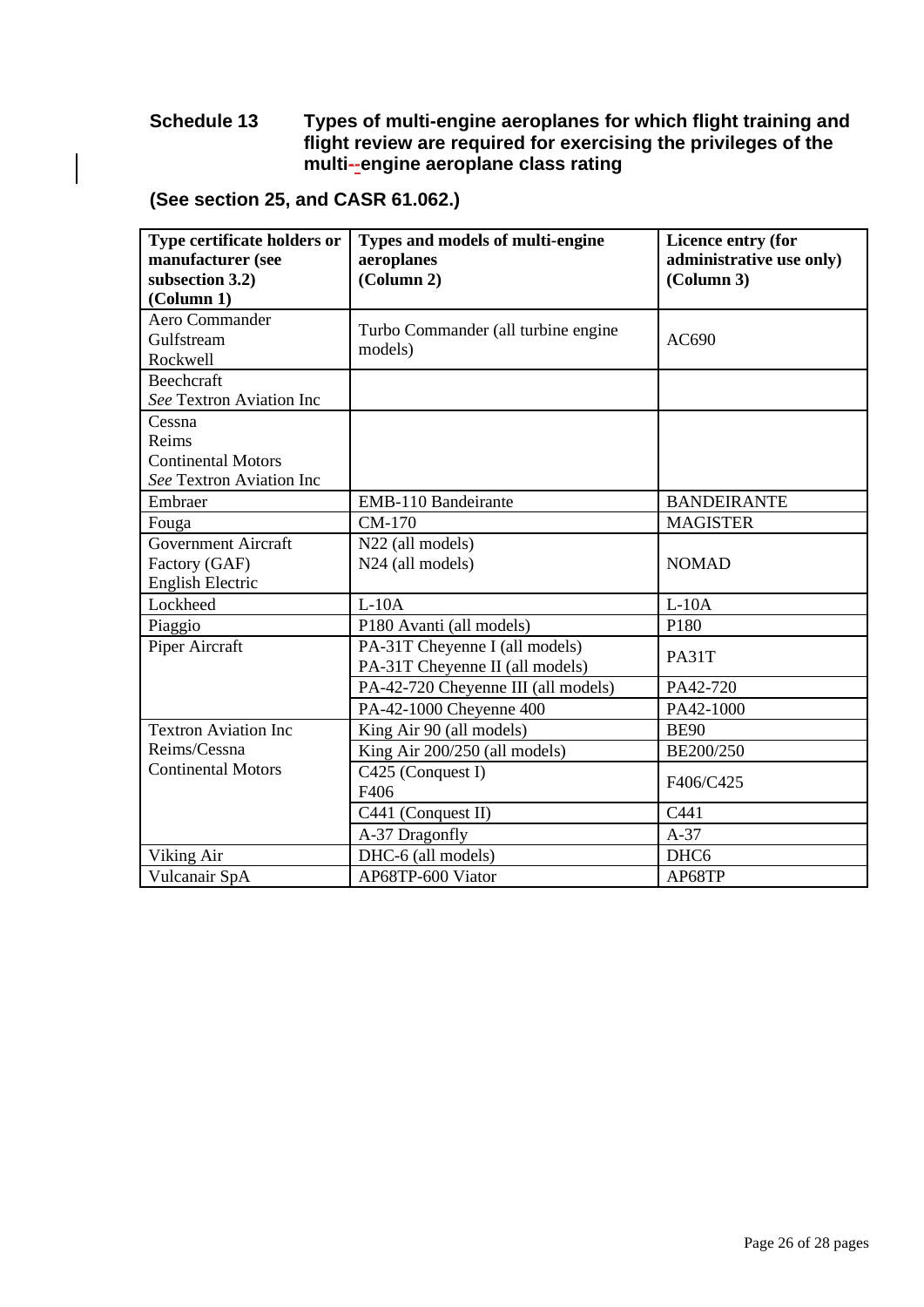#### **Schedule 14 Types of single-engine helicopters for which flight training and flight review are required for exercising the privileges of the single-engine helicopter class rating**

| (See section 26, and CASR 61.062.) |
|------------------------------------|
|------------------------------------|

| manufacturer or<br>helicopters                                                                                                                                                                                                                                                                                                                |
|-----------------------------------------------------------------------------------------------------------------------------------------------------------------------------------------------------------------------------------------------------------------------------------------------------------------------------------------------|
|                                                                                                                                                                                                                                                                                                                                               |
| (Column 2)<br>manufacturer (see                                                                                                                                                                                                                                                                                                               |
| subsection 3.2)                                                                                                                                                                                                                                                                                                                               |
| (Column 1)                                                                                                                                                                                                                                                                                                                                    |
| A119 (Koala)<br>Agusta                                                                                                                                                                                                                                                                                                                        |
| <b>Airbus Helicopters</b><br>SA 341(Gazelle)                                                                                                                                                                                                                                                                                                  |
| Aerospatiale<br>SA 342                                                                                                                                                                                                                                                                                                                        |
| Eurocopter<br>SA 315 (Lama)                                                                                                                                                                                                                                                                                                                   |
| <b>SA/SE 313</b>                                                                                                                                                                                                                                                                                                                              |
| SA 318                                                                                                                                                                                                                                                                                                                                        |
| SA 316 (SE3160)                                                                                                                                                                                                                                                                                                                               |
| SA 319                                                                                                                                                                                                                                                                                                                                        |
| AS350                                                                                                                                                                                                                                                                                                                                         |
| <b>EC130</b>                                                                                                                                                                                                                                                                                                                                  |
| <b>EC120</b>                                                                                                                                                                                                                                                                                                                                  |
| <b>Bell Helicopters</b><br>Bell 47 (all piston engine models)                                                                                                                                                                                                                                                                                 |
|                                                                                                                                                                                                                                                                                                                                               |
| <b>Bell 505</b>                                                                                                                                                                                                                                                                                                                               |
| <b>Bell 206</b>                                                                                                                                                                                                                                                                                                                               |
| <b>OH-58</b>                                                                                                                                                                                                                                                                                                                                  |
| Bell 204/205                                                                                                                                                                                                                                                                                                                                  |
| $UH-1$                                                                                                                                                                                                                                                                                                                                        |
| Bell 212SE                                                                                                                                                                                                                                                                                                                                    |
| <b>Bell 407</b>                                                                                                                                                                                                                                                                                                                               |
| F-28 (all models)<br>Enstrom                                                                                                                                                                                                                                                                                                                  |
| 280 (all models)                                                                                                                                                                                                                                                                                                                              |
| 480 (all models)                                                                                                                                                                                                                                                                                                                              |
| Guimbal<br>Cabri G2                                                                                                                                                                                                                                                                                                                           |
| Hiller<br>UH-12 (piston engine models)                                                                                                                                                                                                                                                                                                        |
|                                                                                                                                                                                                                                                                                                                                               |
|                                                                                                                                                                                                                                                                                                                                               |
|                                                                                                                                                                                                                                                                                                                                               |
| Hughes 369 (all models)                                                                                                                                                                                                                                                                                                                       |
|                                                                                                                                                                                                                                                                                                                                               |
| <b>MD 600</b>                                                                                                                                                                                                                                                                                                                                 |
| R22<br><b>Robinson Helicopters</b>                                                                                                                                                                                                                                                                                                            |
| R44                                                                                                                                                                                                                                                                                                                                           |
| R66                                                                                                                                                                                                                                                                                                                                           |
|                                                                                                                                                                                                                                                                                                                                               |
|                                                                                                                                                                                                                                                                                                                                               |
| Schweizer 330                                                                                                                                                                                                                                                                                                                                 |
|                                                                                                                                                                                                                                                                                                                                               |
| Sikorsky S-434                                                                                                                                                                                                                                                                                                                                |
| Bell 47T (all turbine engine models)<br>UH-12 T (turbine engine models)<br>MD 500 (excluding NOTAR models)<br><b>MD</b> Helicopters<br>Hughes 500 (all models)<br>MD 500 (all NOTAR models)<br><b>Sikorsky Aircraft Corp</b><br>Hughes 269 (all piston engine models)<br>Schweizer 300 (all piston engine models)<br>Schweizer/Sikorsky S-333 |